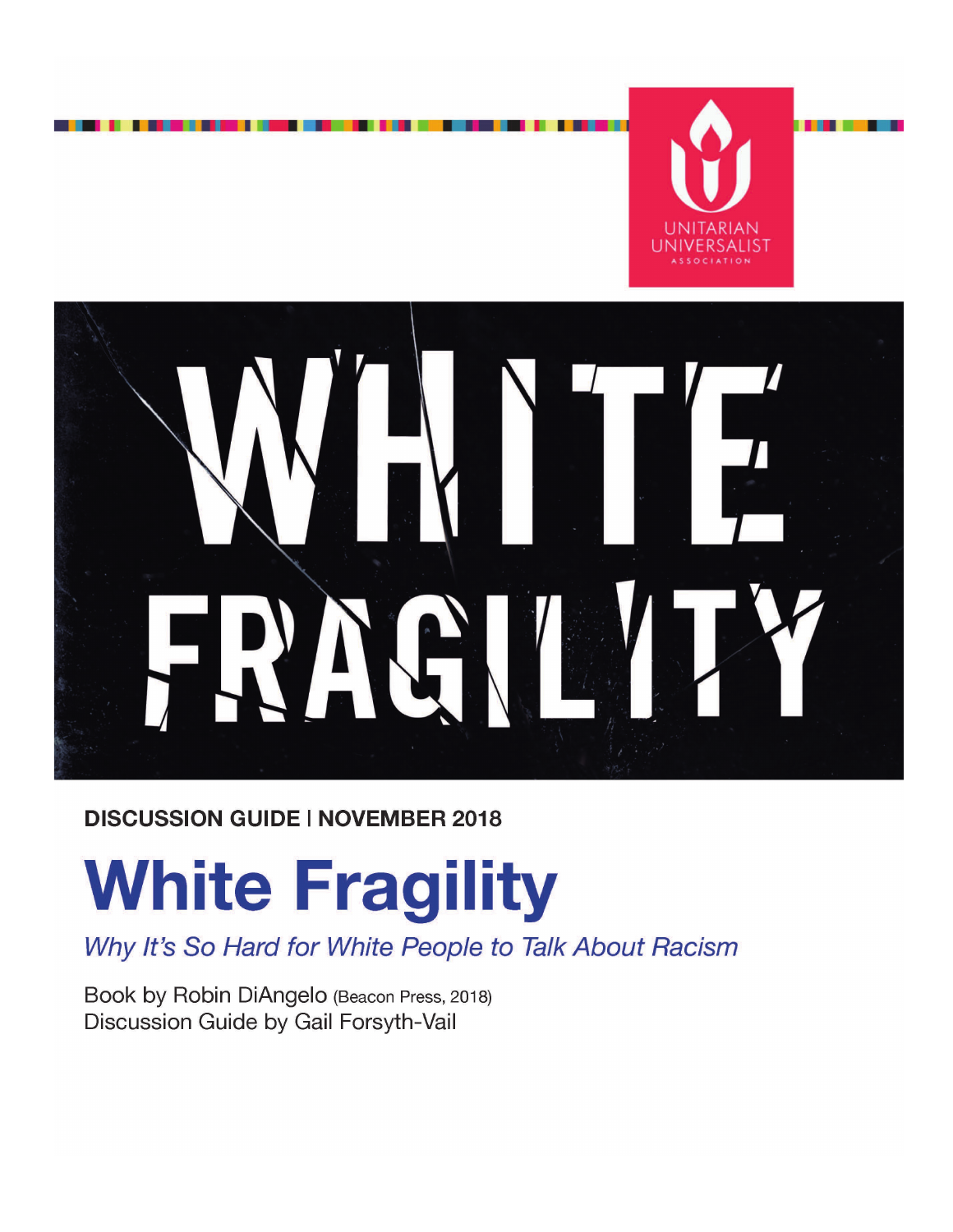## **Contents**

| Session 2: How Does Race Shape the Lives of White People? 11 |  |
|--------------------------------------------------------------|--|
|                                                              |  |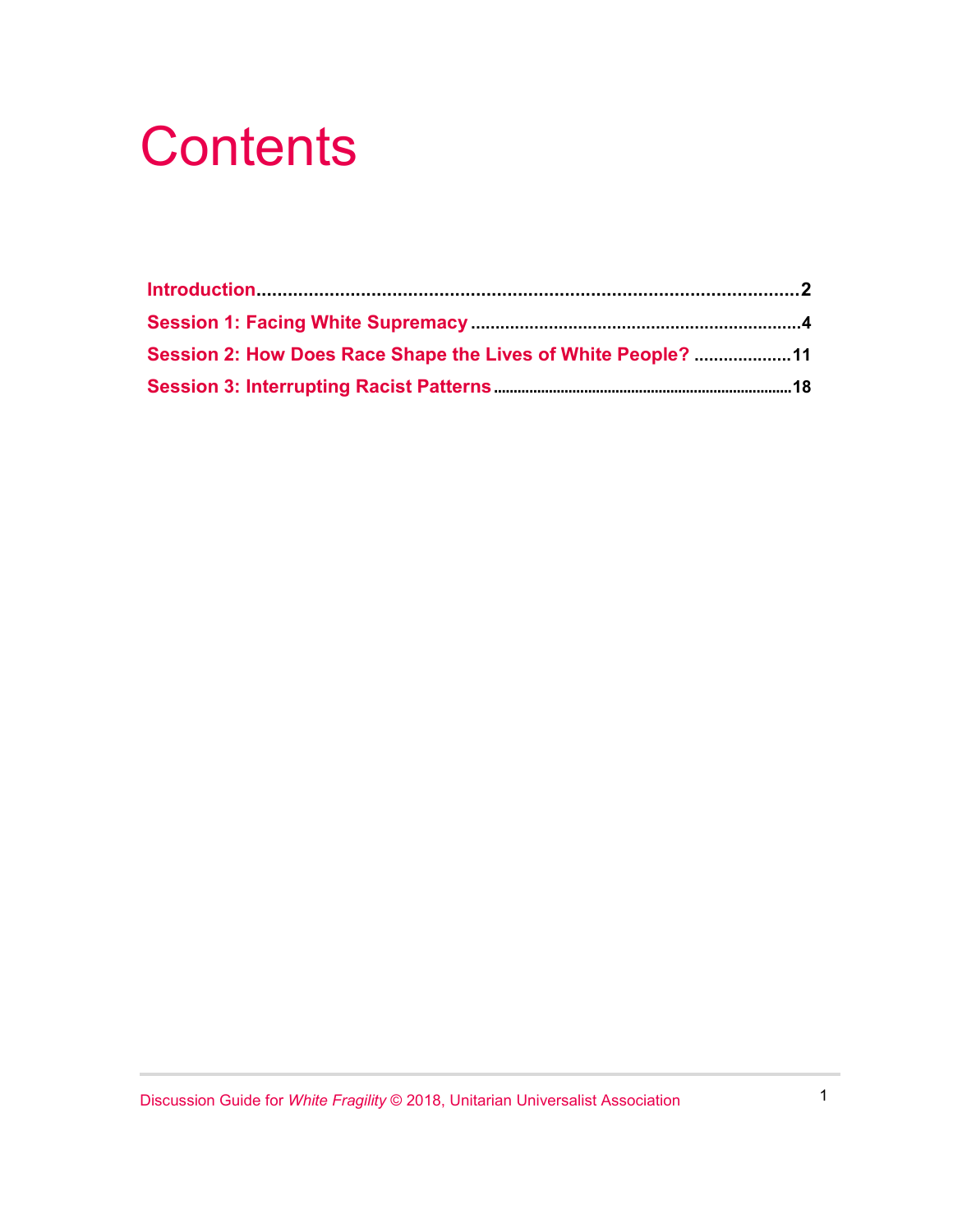## Introduction

This discussion guide invites readers to examine and discuss the ideas Robin DiAngelo presents in the book *White Fragility: Why It's So Hard for White People to Talk About Racism* (Beacon Press, 2018). Written with white people in mind, this guide invites participants into the work of learning skills to disrupt racism as a Unitarian Universalist faith commitment and practice. The guide will open paths for white participants coming to terms with their own and others' fragile, defensive, and coded responses when a conversation turns to race. It invites examination of the ways that conversations about race, either interracially or among white people, can—whether one is aware or not—reinforce racial hierarchy.

The guide provides a series of questions, activities, and reflection and sharing opportunities to help participants find, in their own stories and experiences, ways in which they have upheld and reinforced the culture of white supremacy. It offers plans for time together that invite a Unitarian Universalist group into new set of practices, new ways of being that act to disrupt white supremacy-based culture.

In your promotional materials for a *White Fragility* discussion group, you may wish to include a link to [Why "I'm not racist" is only half the story,](https://www.facebook.com/BigThinkScience/videos/272757440243386/) a short (6:11) video from Big Think Science. In it, DiAngelo introduces the ideas she explores more deeply in her book.

#### **Using the Guide**

This discussion includes plans for a series of three, 90-minute sessions. We recommend that you offer all three as a series for deepening dialogue and practicing the very skills set forth through the guide and the book itself. Adapt this discussion guide to congregational, cluster, or regional programming for white Unitarian Universalist adults of all ages and life stages, gatherings of advocacy or white identity-based UU groups, campus groups or young adult groups, youth groups, or cross-generational groups of adults and youth.

If you have access to a computer and projector, you may wish to share these [PowerPoint](https://www.uua.org/sites/live-new.uua.org/files/white_fragility_disc_guide_slides.pptx) slides rather than write out newsprint or make a handout for questions and some other shared material.

*Editors' note:* As a publisher, the UUA honors the preferences of our authors with regard to capitalization of race and identity terms. In this discussion guide, as in Robin DiAngelo's book, you will find "black," "white," and "people of color."

Discussion Guide for *White Fragility* © 2018, Unitarian Universalist Association 2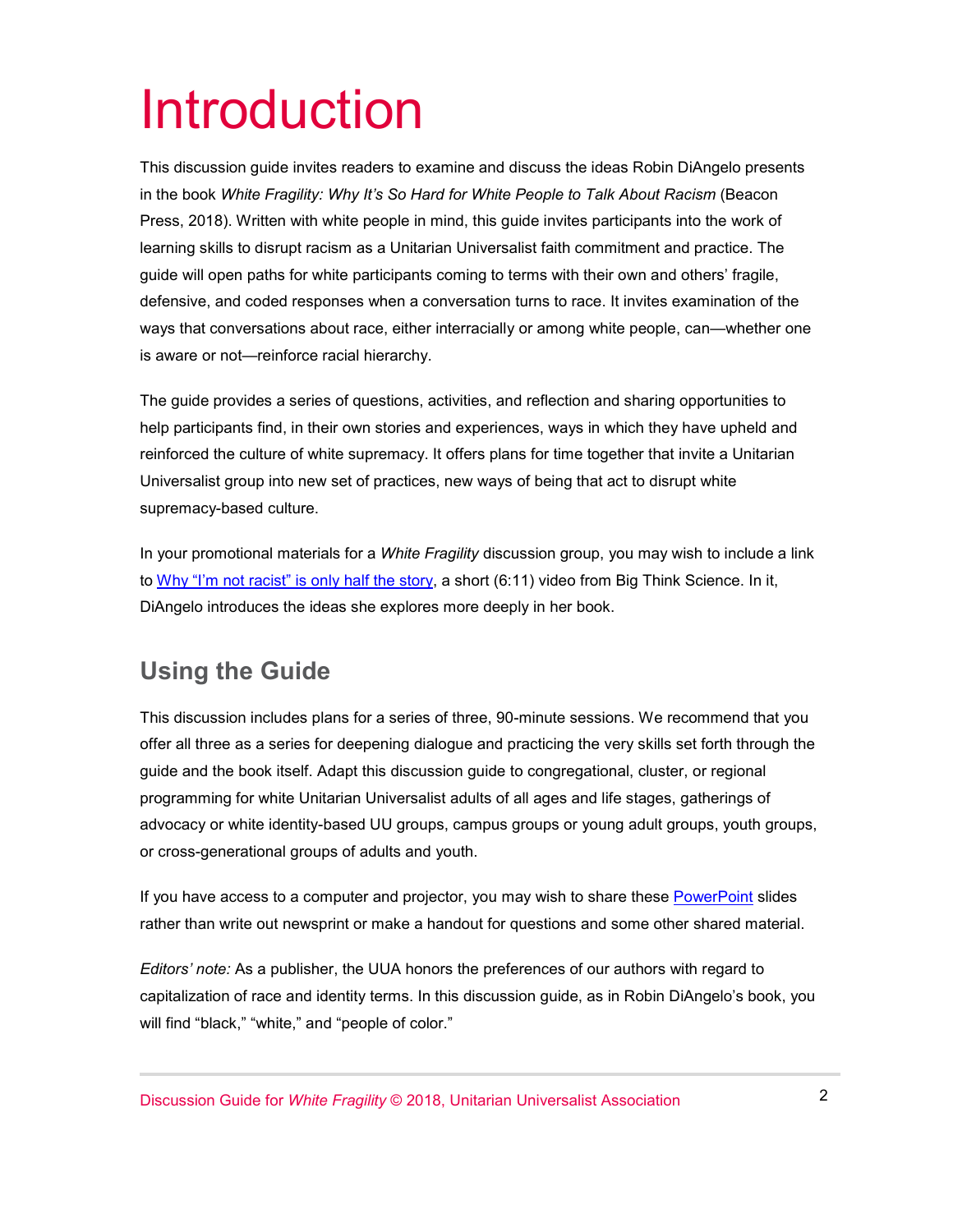#### **Goals**

- Invite participants to explore and respond to *White Fragility*
- Guide participants in developing racial awareness and critical thinking skills
- Guide participants to recognize and come to terms with the personal and sociological ramifications of living in a white supremacist society
- Support participants to examine how personal and collective cultural stories, experiences, and behavioral patterns reinforce racism
- Facilitate a space in which white people can learn collectively the language, ideologies, and conversations of disrupting race and becoming accountable to the racism in their everyday lives
- Challenge participants to practice ways to disrupt racist patterns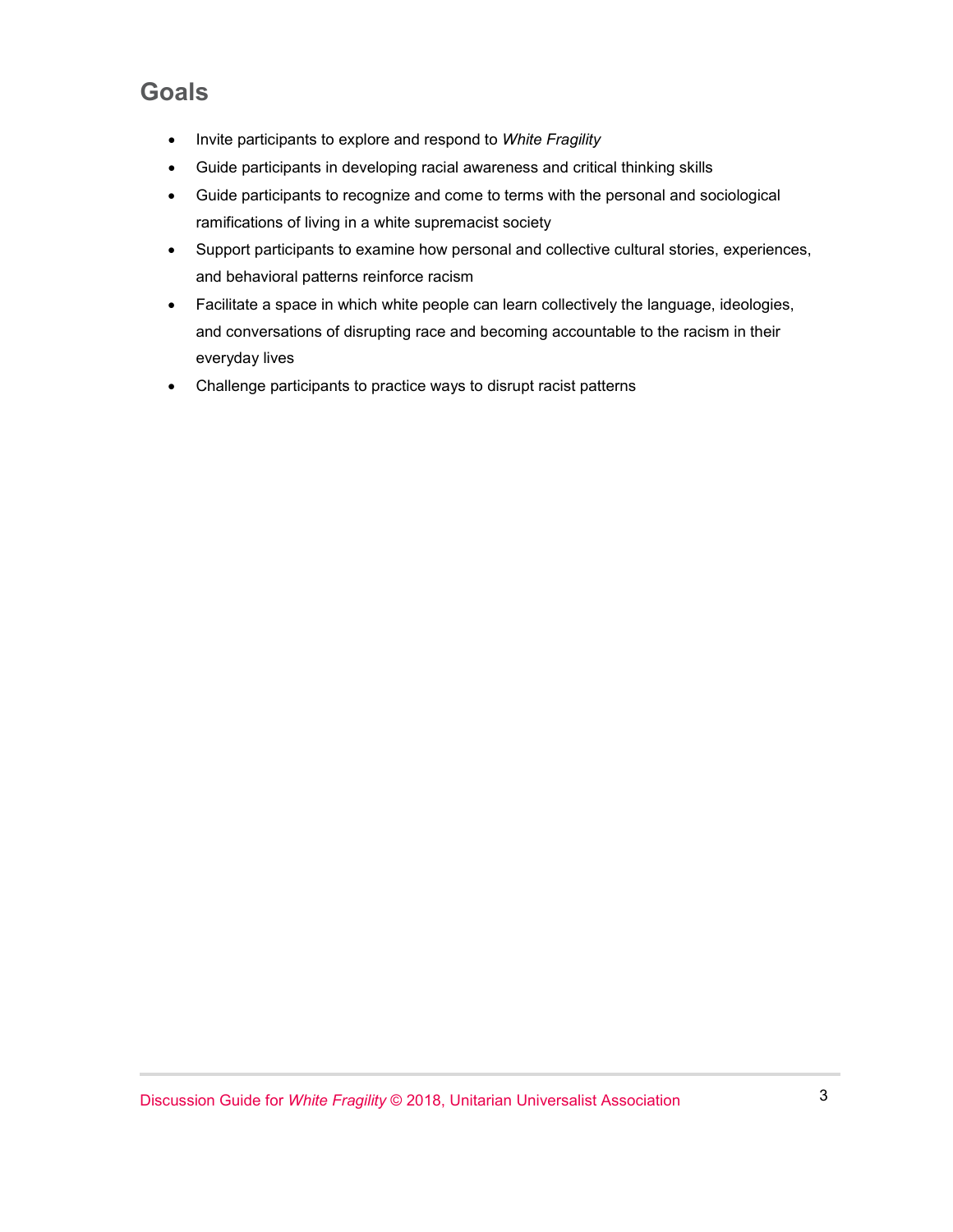## Session 1: Facing White Supremacy

#### **Materials**

- Chalice or candle and lighter, or LED battery-operated candle
- Newsprint, markers, and tape
- Notepad for facilitator notes
- Pens or pencils and blank paper
- A copy of *White Fragility*
- Timekeeper such as a watch, phone, or clock
- Optional: Computer with internet access and a projector or large monitor
- Optional: Slides 1-9 [\(PowerPoint\)](https://www.uua.org/sites/live-new.uua.org/files/white_fragility_disc_guide_slides.pptx)

#### **Preparation**

- In advance, encourage participants to bring copies of *White Fragility* and personal journals or notebooks.
- Create a handout with the opening words by James Baldwin and make copies for all or prepare to project the words so that all may see them and read them aloud together.
- Write this covenant (behavioral guidelines) on newsprint and set aside:
	- We each promise to:
		- o Speak from our own experiences and perspectives.
		- o Listen generously to the experiences and perspectives of others, creating supportive space for each person to learn.
		- o Actively resist making assumptions about one another.
		- o Refrain from fixing, saving, advising, or correcting each other.
		- o Be mindful of "taking space and making space" to ensure everyone has opportunities to speak and to listen.
		- o Expect and accept non-closure, because the work of disrupting racism is ongoing.
		- $\circ$  Be willing to be challenged to disrupt racist patterns, both by the activities and discussions and by other participants.
		- o Respect the confidentiality of personal information and stories shared here.
- Write on newsprint and post for First Impressions:
	- o What insight stays with you after reading the book *White Fragility?*
	- o What did you find surprising? Challenging? Liberating? Hopeful?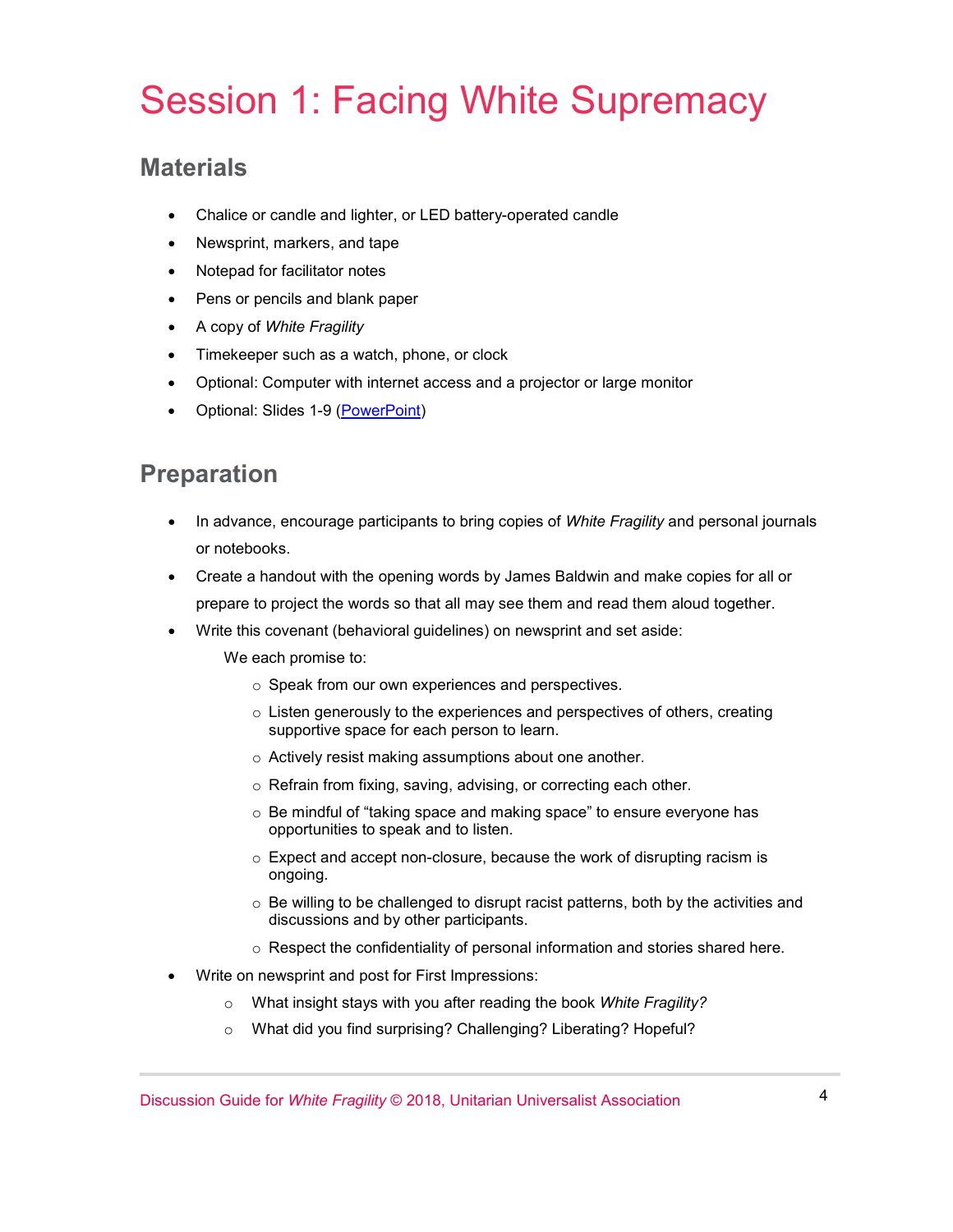- Write on newsprint, and set aside, the discussion questions for Racial Ideology in the United States.
- Write on newsprint, and set aside, the Unitarian Universalist Principles:
	- o 1st Principle: The inherent worth and dignity of every person;
	- o 2nd Principle: Justice, equity and compassion in human relations;
	- $\circ$  3rd Principle: Acceptance of one another and encouragement to spiritual growth in our congregations;
	- $\circ$  4th Principle: A free and responsible search for truth and meaning:
	- $\circ$  5th Principle: The right of conscience and the use of the democratic process within our congregations and in society at large;
	- $\circ$  6th Principle: The goal of world community with peace, liberty, and justice for all;
	- $\circ$  7th Principle: Respect for the interdependent web of all existence of which we are a part.
- Write on newsprint, and set aside, the Six Sources of Our Living Tradition:
	- o Direct experience of that transcending mystery and wonder, affirmed in all cultures, which moves us to a renewal of the spirit and an openness to the forces which create and uphold life;
	- $\circ$  Words and deeds of prophetic people which challenge us to confront powers and structures of evil with justice, compassion, and the transforming power of love;
	- $\circ$  Wisdom from the world's religions which inspires us in our ethical and spiritual life;
	- $\circ$  Jewish and Christian teachings which call us to respond to God's love by loving our neighbors as ourselves;
	- $\circ$  Humanist teachings which counsel us to heed the guidance of reason and the results of science, and warn us against idolatries of the mind and spirit;
	- o Spiritual teachings of Earth-centered traditions which celebrate the sacred circle of life and instruct us to live in harmony with the rhythms of nature.
- For Closing, create a handout with the reflection questions from page 14 of *White Fragility* and make copies for all, or prepare to project the words so that all may see them.
- Set out the chalice.
- Optional: Find out more about writer and social critic [James Baldwin](http://www.pbs.org/wnet/americanmasters/james-baldwin-about-the-author/59/) to share with participants.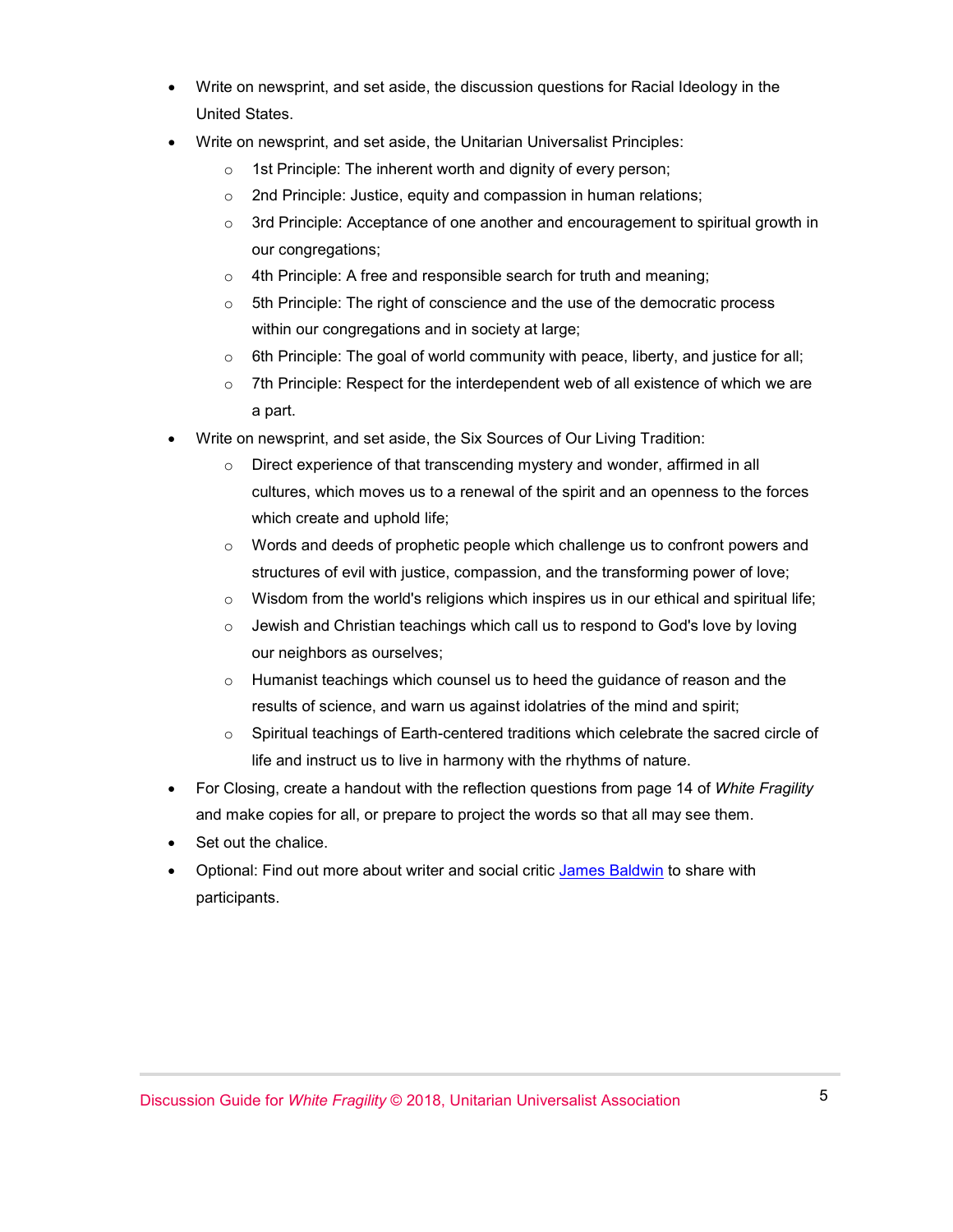#### **Chalice Lighting (10 minutes)**

Say, "Our chalice lighting words were written by James Baldwin, published in *Nobody Knows My Name: More Notes of a Native Son* (1961), adapted to use inclusive gender language. In this passage, he is writing about white, US Americans."

Then read:

*Any real change implies the breakup of the world as one has always known it, the loss of all that gave one an identity, the end of safety. And at such a moment, unable to see and not daring to imagine what the future will now bring forth, one clings to what one knew, or dreamed that one possessed. Yet, it is only when a [person] is able, without bitterness or self-pity, to surrender a dream [they have] long cherished or a privilege [they have] long possessed that [they are] set free—[they have] set [themselves] free—for higher dreams, for greater privileges.*

Light the chalice.

Say, "This three-session book discussion is for people who identify as white. It is an opportunity to come to examine what DiAngelo has termed 'white fragility' and to talk about racism and the way it has personally shaped and affected our lives as white people."

Project the Baldwin quote you used as a chalice lighting (Slide 3) or distribute the handout you have created. Invite participants to read the words of Baldwin a second time, this time aloud and together.

#### **Introductions and Establishing Guidelines (10 minutes)**

Invite each person to introduce themselves briefly, sharing their name, preferred pronouns, and race. Post the covenant (behavioral guidelines) you have written on newsprint (or, project Slide 4) and propose these points as shared commitments for the group. Ask if any points need to be clarified, added, or amended. Note changes on the newsprint (or, make a notes for later editing of the slide). When the covenant is complete, invite participants to voice or signal agreement.

Keep this newsprint for future sessions.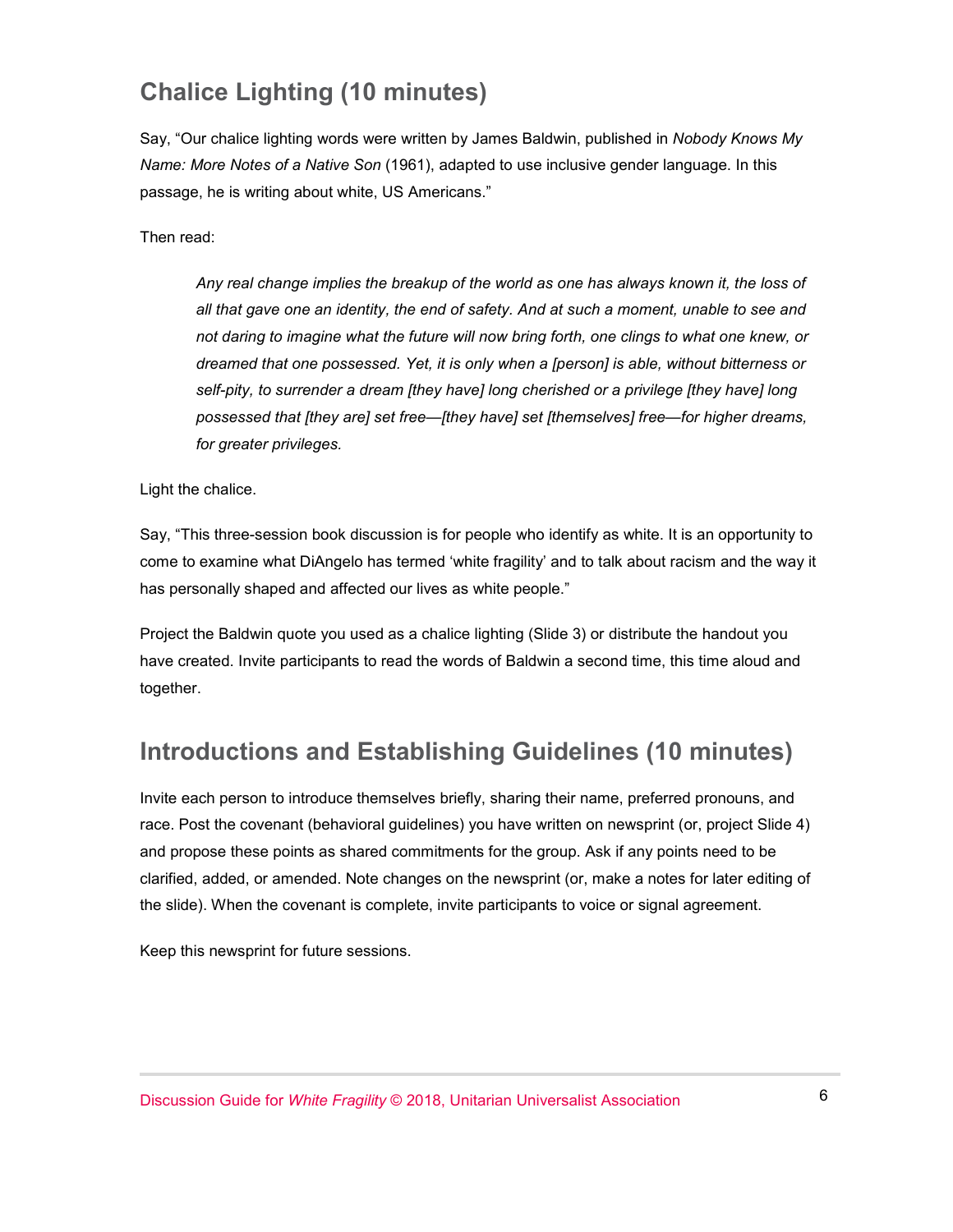#### **First Impressions (10 minutes)**

Offer participants two or three minutes to reflect on the questions you have posted (or, project Slide 5), offering them the option to use their journals or the writing materials you have provided. Then ask them to briefly share an initial response to the book, one speaker at a time, without interruption. Assure them that it is fine to pass. Say, "There will be plenty of time for in-depth conversation, sharing, and discussion. For now, please just share a sentence or phrase about the book." Jot down participants' initial responses so that you can return to them in a later session.

### **Discussion: Racial Ideology in the United States (20 minutes)**

Share this reading from pages 20-21 of the book:

*The racial ideology that circulates in the United States rationalizes racial hierarchies as the outcome of a natural order resulting from either genetics or individual effort or talent. Those who don't succeed are just not as naturally capable, deserving, or hard-working. Ideologies that obscure racism as a system of inequality are perhaps the most powerful racial forces because once we accept our positions within racial hierarchies, these positions seem natural and difficult to question, even when we are disadvantaged by them. In this way, very little external pressure needs to be applied to keep people in their places; once the rationalizations for inequality are internalized, both sides will uphold the relationship.*

*Racism is deeply embedded in the fabric of our society. It is not limited to a single act or person. Nor does it move back and forth, one day benefitting whites and another day (or*  even era) benefitting people of color. The direction of power between white people and *people of color is historic, traditional, and normalized in ideology. Racism differs from individual racial prejudice and racial discrimination in the historical accumulation and ongoing use of institutional power and authority to support the prejudice and to systematically enforce discriminatory behaviors with far-reaching effects.* 

Lead a discussion, inviting participants to name examples of the ideology that says racial hierarchies are part of the natural order in current US culture and political discourse. If the group needs help to get started, refer them to the points listed on page 30. Ask: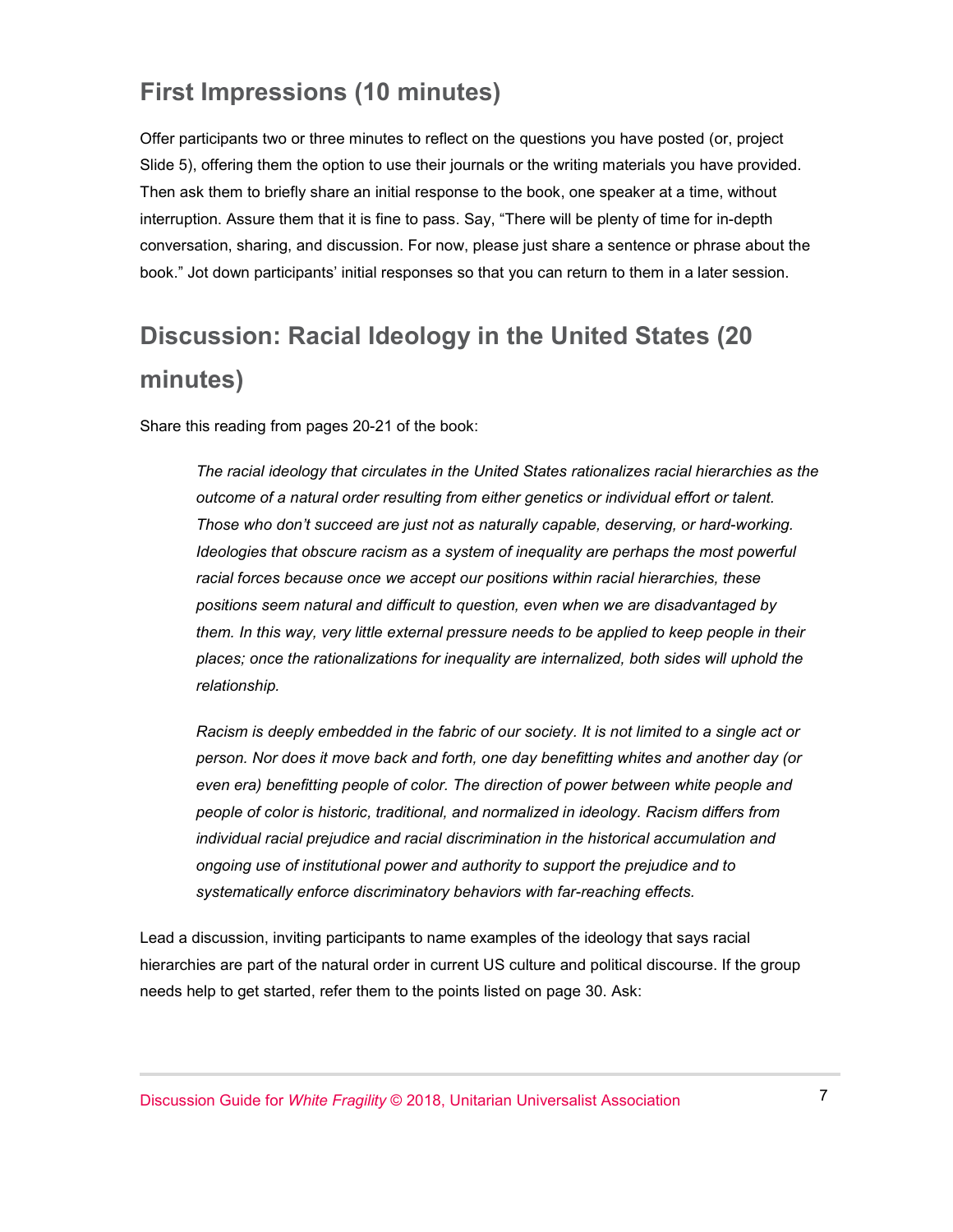- What is meant by the sentence "Racism is a structure, not an event," a J. Kēhaulani Kauanui quote cited by DiAngelo? How does that speak to you?
- What are some implications—both local and national—of racism being a foundational structure and ideology in US American history and culture and its economic system and civic life?

## **Sharing: Turning to Our Unitarian Universalist Tradition (15 minutes)**

Invite participants to shift from *thinking about* the implications of the idea that racism is a structure and not an event to *feeling* the implications. Pause for a minute or two. Then share again the first sentence of the Baldwin quote: "*Any real change implies the breakup of the world as one has always known it, the loss of all that gave one an identity, the end of safety*." Say:

The work of dismantling an embedded racial ideology and its pervasive effects does imply, as Baldwin states, "the breakup of the world as one has always known it." Our faith commitments and communities are well suited to helping us navigate this breakup in order to set ourselves free. Our Unitarian Universalist tradition is about transformation, about a vision for a world made whole. While fully acknowledging that our religious institutions are embedded in the dominant culture and reflect its ideologies, including its racial ideology, we can also look to our shared faith to ground us in our vision and call us to our deepest religious commitments as we learn to talk openly and honestly about race.

Rephrase the two ideas in the last sentence: "Our *religious institutions* are embedded in the dominant culture and reflect its white supremacist racial ideology. Our shared *Unitarian Universalist faith* can help us talk honestly about this and work on changing it."

Post both the UU Principles and the Sources of Our Living Tradition. (If you are using Slides 7 and 8, show each for a minute or two, then prepare to toggle back and forth during discussion.) Note that these are helpful to some, while others may find deeper meaning in texts, music, or spiritual practices. Invite participants, as they are ready, to name what grounds and centers them as a Unitarian Universalist. In what ways can they turn for guidance from their faith, both in conversations about race and in the practice of actively resisting embedded racial ideology as they encounter it in their own lives and thoughts?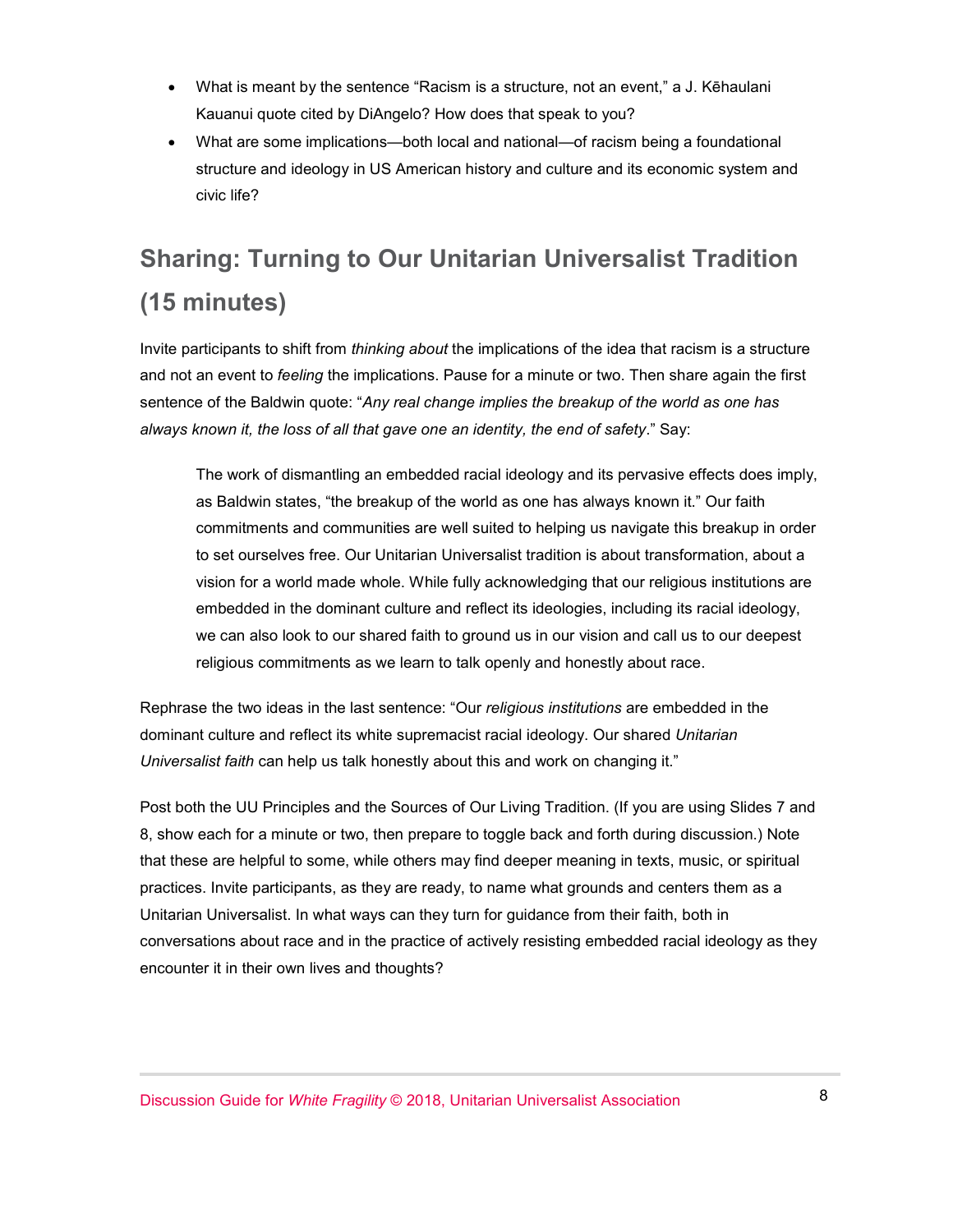#### **Sharing: White Fragility (15 minutes)**

Say, "DiAngelo lists defensive behaviors that white people exhibit when challenged with racial stress, calling these responses *white fragility*, a phrase she began using several years ago." She states, on page 2:

These responses work to reinstate white equilibrium as they repel the challenge, return our racial comfort, and maintain our dominance within the racial hierarchy.

She later states, on page 3:

White progressives do indeed uphold and perpetuate racism, but our defensiveness and certitude make it virtually impossible to explain to us how we do so.

Invite participants to turn to another person and share a time when they have been challenged by racial conflict or stress and felt a defensive reaction. Say that one person will share while the other listens, without comment, and then they will switch roles. Remind them that the group has covenanted not to fix, save, advise, or correct others. Allow about five minutes each for this conversation, giving pairs 30 seconds notice of when to change speakers. If there is an uneven number of participants, a facilitator should partner with someone, rather than having a group of three.

Call participants back to the larger group. Ask for comments about the experience of disclosing uncomfortable stories.

#### **Closing and Taking It Home (10 minutes)**

Introduce the closing, saying, "DiAngelo suggests that we use our own racial discomfort as a door to greater understanding by asking ourselves some questions." Share the reflection questions from page 14 to think about between now and the next meeting:

*Why does this unsettle me? What would it mean for me if this were true? How does this lens change my understanding of racial dynamics? How can my unease help reveal the unexamined assumptions I have been making? Is it possible that because I am white, there are some racial dynamics that I can't see?*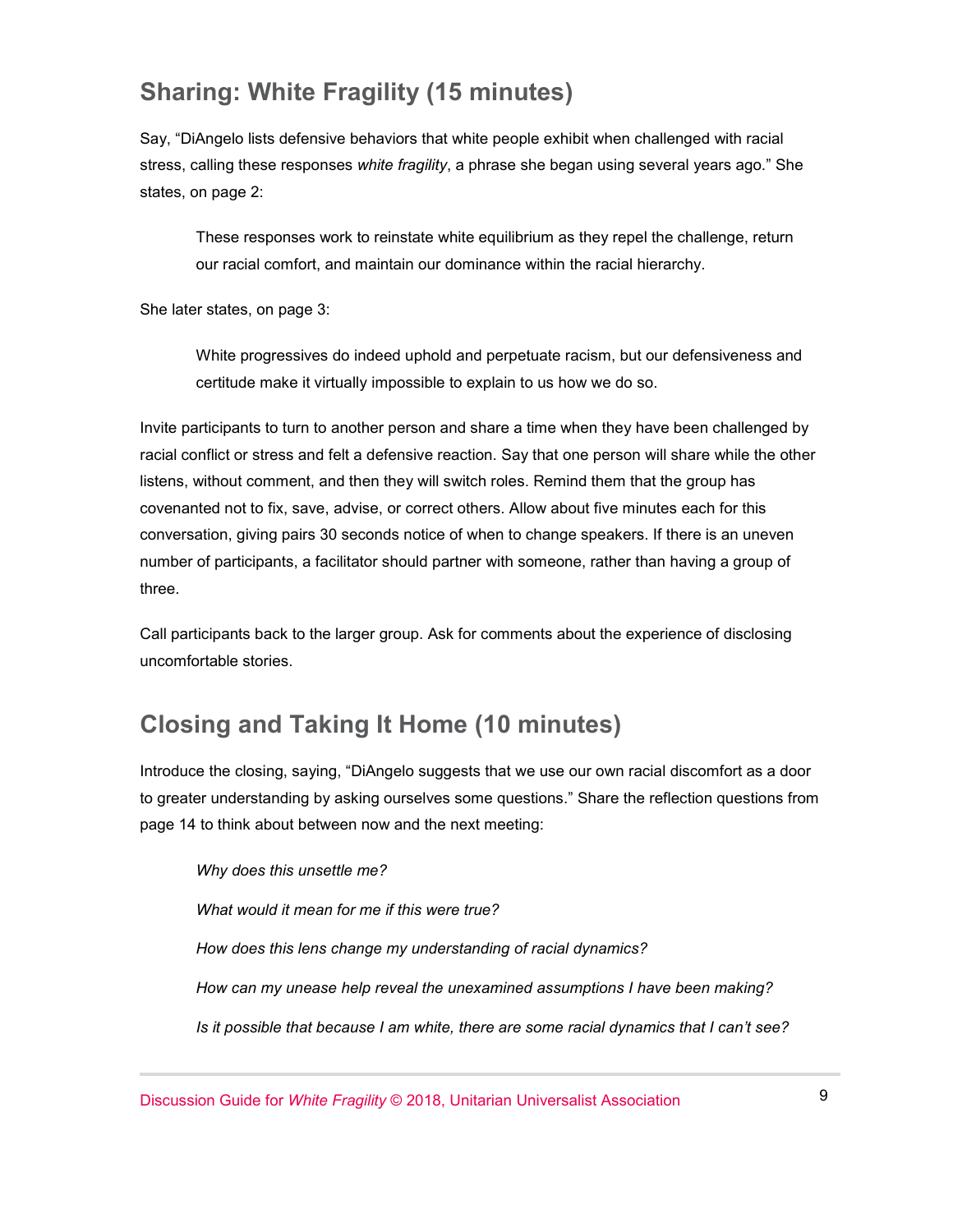#### *Am I willing to consider that possibility? If I am not willing to do it, then why not?*

Remind the group that this is the first of three meetings. Confirm the day, date, time, and place to reconvene for Session 2. Invite them, between meetings, to be aware of their own responses (actions, speech, thoughts, and feelings) when race is a stated or unstated part of an in-person or online interaction with others. Suggest journaling about their interactions and responses.

Make sure to store the newsprint covenant (behavioral guidelines), or update the suggested covenant on the slides, so you can quickly review it with the group at the start of the next meeting.

Share these words from Rebecca Parker, who is white, from her essay in *Soul Work: Antiracist Theologies in Dialogue* (Skinner House, 2003):

*My ignorance is not mine alone. It is the ignorance of my cultural enclave. Most of us do not know more than our community knows. Thus my search for remedial education, to come to know the larger reality of my country, is necessarily a struggle to transform my community's knowledge—not mine alone. As I gain more knowledge, I enter into a different community—a community of presence, awareness, responsibility, and consciousness.*

Extinguish the chalice and thank participants.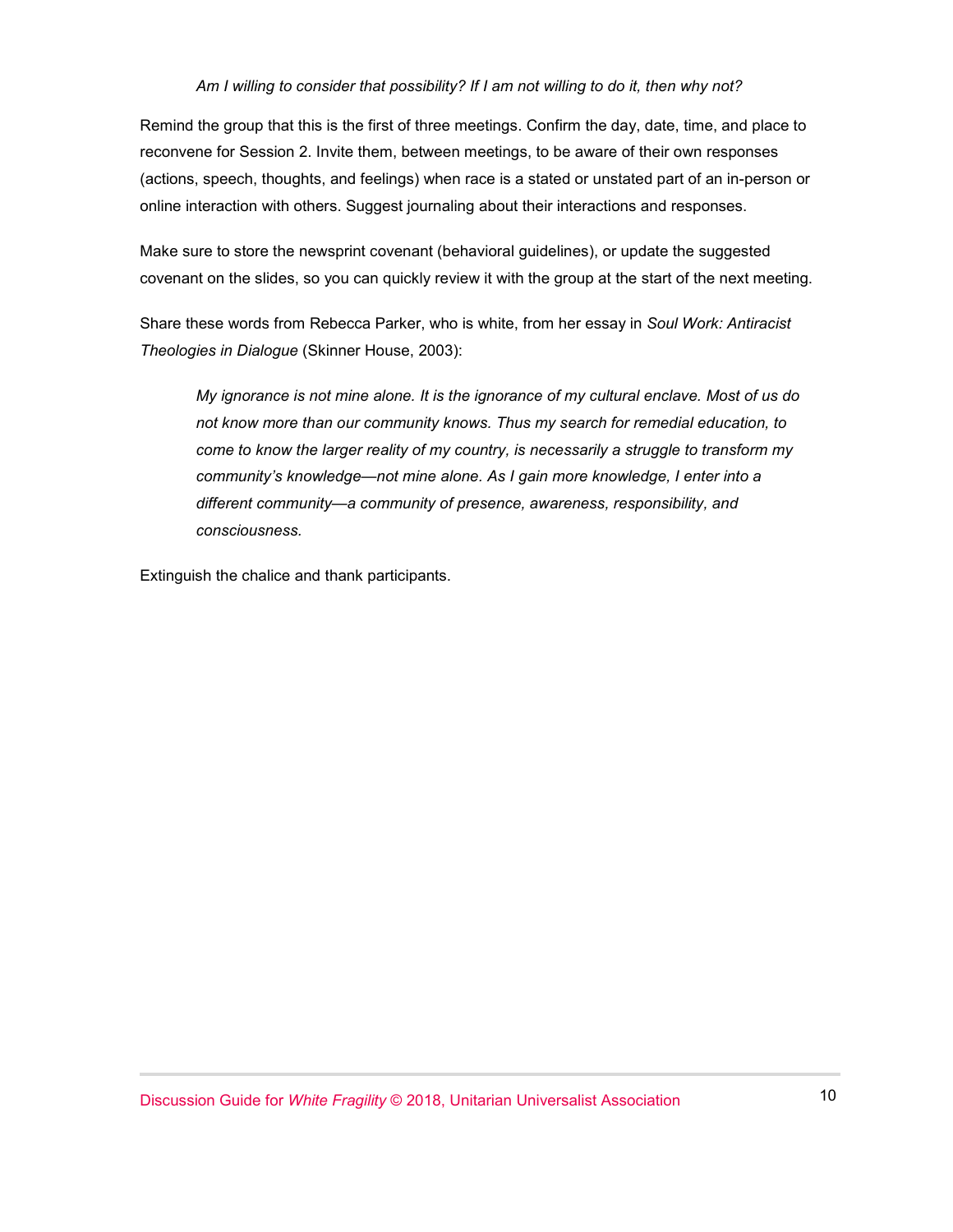## Session 2: How Does Race Shape the Lives of White People?

#### **Materials**

- Chalice or candle and lighter, or LED battery-operated candle
- Newsprint, markers, and tape
- Lined and unlined paper
- Pens, pencils, colored pencils and markers
- Covenant (behavioral guidelines) from Session 1
- A copy of *White Fragility*
- Timekeeper such as a watch, phone, or clock
- Optional: Computer with Internet access and a projector or large monitor
- Optional: Slides 10-13 [\(PowerPoint\)](https://www.uua.org/sites/live-new.uua.org/files/white_fragility_disc_guide_slides.pptx)

#### **Preparation**

- In advance, encourage participants to bring copies of *White Fragility* and personal journals or notebooks.
- Post the covenant (behavioral guidelines) from Session 1.
- Set out paper, pens, pencils, colored pencils, and markers.
- Write on newsprint, and set aside for Reflection and Journaling:
	- o How is my life shaped by race?
	- o What has previously been invisible or hidden from my perception?
	- o Where has antiblackness (hatred, contempt, condemnation, or devaluation of or indifference to black people) played out in my life?
- Review the discussion and reflection prompts for this session. Check in with yourself about your own stories and your willingness to share so that you are prepared to do so if necessary to prompt discussion.
- Set out the chalice.
- Optional: Find out more about white antiracism activist [Tim Wise](https://www.speakoutnow.org/speaker/wise-tim) and/or white poet [Tricia](http://triciaknoll.com/)  [Knoll,](http://triciaknoll.com/) and prepare to share with participants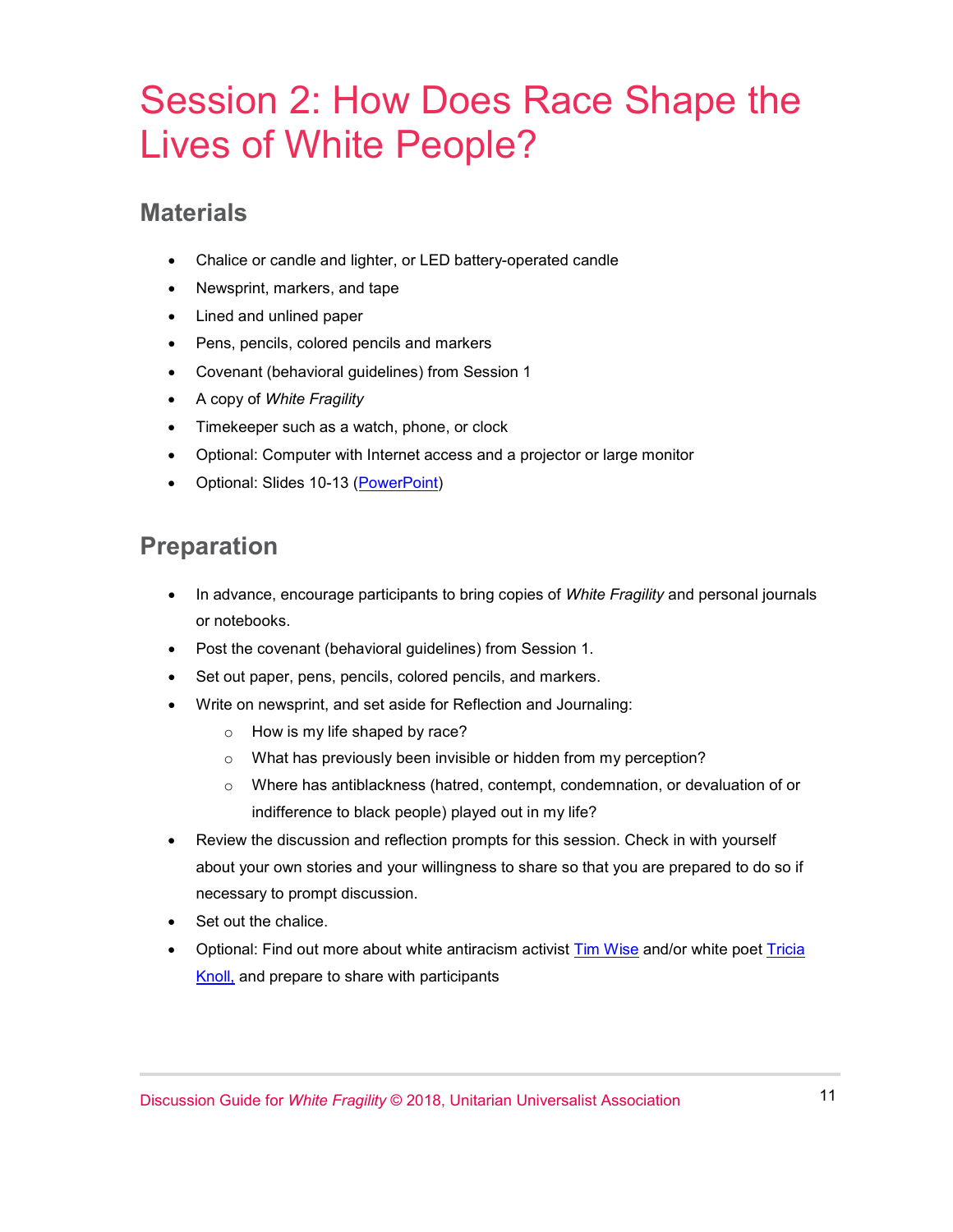#### **Chalice Lighting and Check-In (10 minutes)**

Light the chalice and share these words from white antiracism activist Tim Wise, author of *White Like Me* (Slide 11):

*The irony of American history is the tendency of good white Americans to presume racial innocence. Ignorance of how we are shaped racially is the first sign of privilege.*

*In other words. It is a privilege to ignore the consequences of race in America.*

Invite participants to reintroduce themselves and, if they wish, to share what they have been thinking about since Session 1. Review the covenant (behavioral guidelines) from Session 1.

## **Brainstorm: White Racial Innocence and White Supremacy (15 minutes)**

Post blank newsprint.

Share this quote from DiAngelo, from page 27 in the book:

*To say that whiteness is a standpoint is to say that a significant aspect of white identity is to see oneself as an individual, outside or innocent of race—"just human." This standpoint views many white people and their interests as central to, and representative of, humanity. Whites also produce and reinforce the dominant narratives of society—such as individualism and meritocracy—and use these narratives to explain the positions of other racial groups…*

*To say that whiteness includes a set of cultural practices that are not recognized by white people is to understand racism as a network of norms and actions that consistently create advantage for whites and disadvantage people of color. These norms and actions include basic rights and benefits of the doubt, purportedly granted to all but which are only consistently granted to white people. The dimensions of racism benefitting white people are usually invisible to whites.*

Invite participants to name, popcorn style, the ways in which white people, consciously or unconsciously, accept whiteness as central to and representative of humanity. Invite them to name things large and small, from treatment by law enforcement to representation in marketing materials and mainstream media. Invite them to consider naming ways in which they personally have viewed

Discussion Guide for *White Fragility* © 2018, Unitarian Universalist Association 12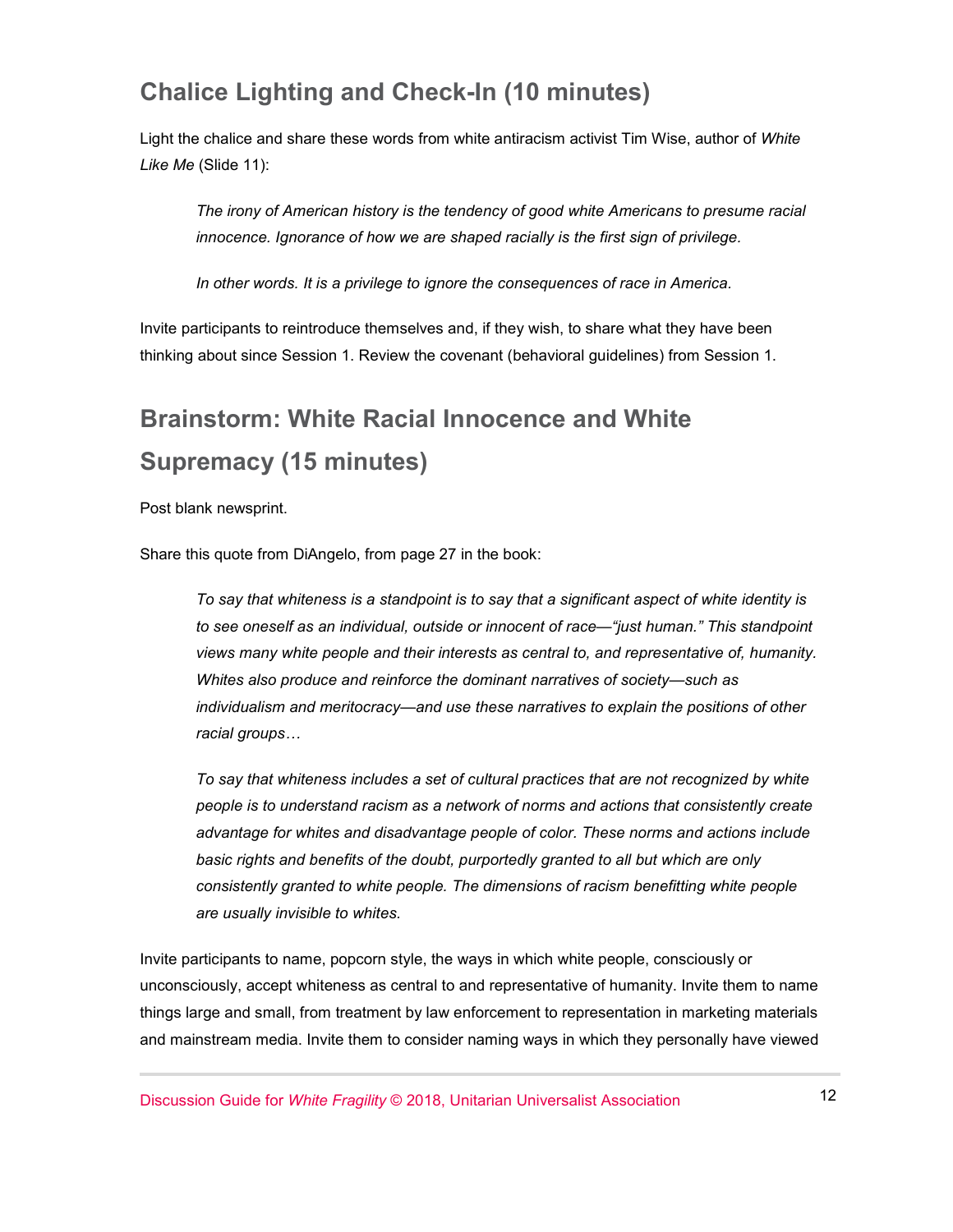whiteness as the norm or standard for being human. Ask a participant to capture ideas on newsprint while you keep the brainstorm moving. After about five minutes, end the exercise, noting that it would take hours and hours to name every way in which whiteness is viewed as central.

Invite participants to take a deep breath and feel the weight of racism, which is often invisible to white people.

Then share these words from the book, pages 30 and 32:

*Race scholars use the term* white supremacy *to describe a sociopolitical economic system of domination based on racial categories that benefits those defined and perceived as white… Our umbrage at the term* white supremacy *only serves to protect the processes it describes and obscure the mechanisms of racial inequality… White supremacy is more than the idea that whites are superior to people of color; it is the deeper premise that supports this idea—the definition of whites as the norm or standard for human, and people of color as a deviation from that norm.*

#### **Reflection and Journaling: Antiblackness (15 minutes)**

Tell participants that you are going to take some time for them to check in with themselves and their own story. Say that people will be in different places in coming to terms with new knowledge, and there are likely some strong feelings in the room. Say that you will share one more passage from the book, and then pause for some individual reflection and journaling. Then share these passages, from pages 94-95:

*There is a curious satisfaction in the punishment of black people: the smiling faces of the*  white crowd picnicking at lynchings in the past, and the satisfied approval of white people *observing mass incarceration and execution in the present. White righteousness, when inflicting pain on African Americans, is evident in the glee the white collective derives from blackface and depictions of blacks as apes and gorillas. We see it in the compassion toward white people who are addicted to opiates and the call to provide them with services versus the mandatory sentencing perpetrated against those addicted to crack. We see it in the concern about the "forgotten" white working class so critical to the outcome of the last presidential election, with no concern for blacks, who remain on the bottom of virtually every social and economic measure…*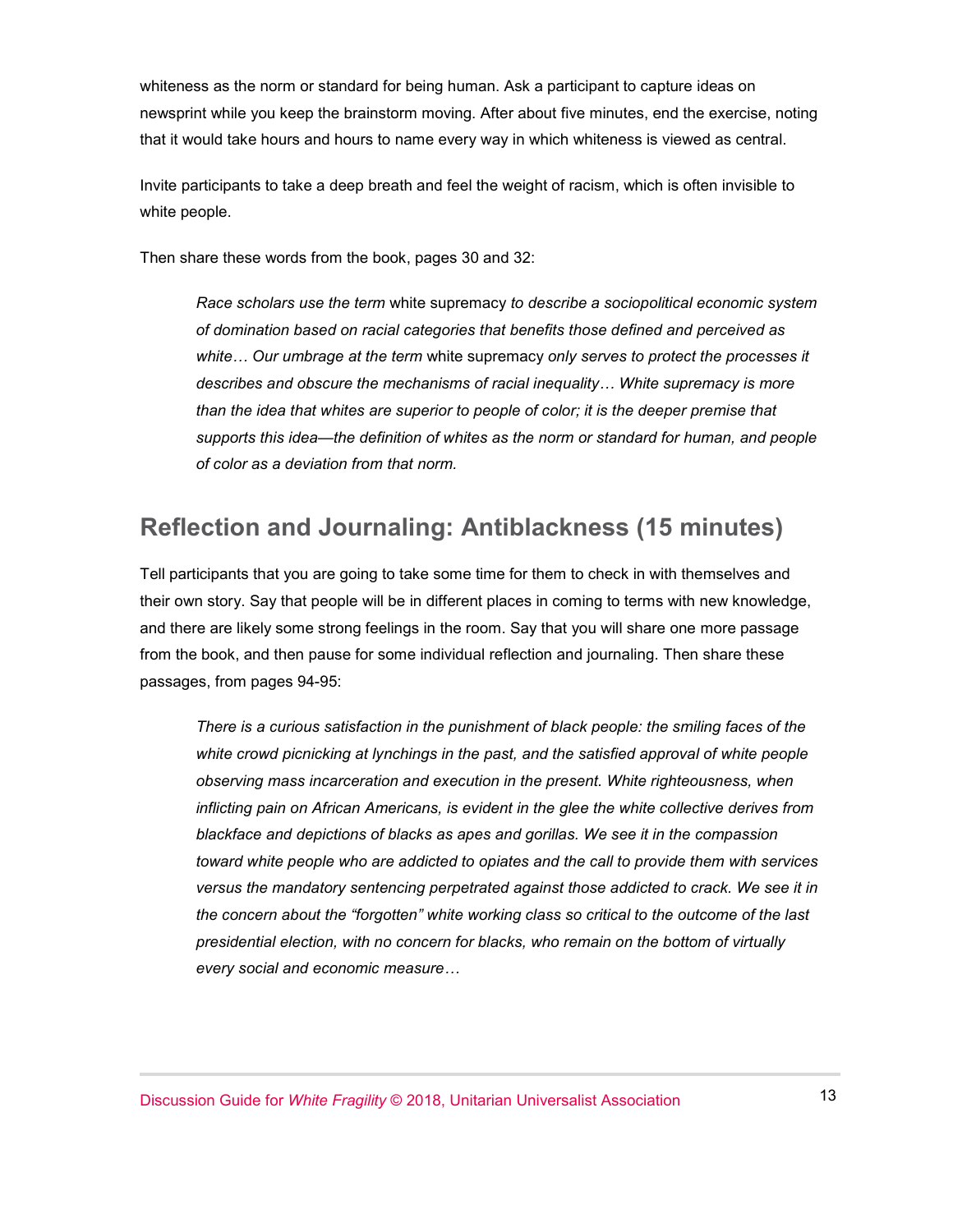*To put it bluntly, I believe that the white collective fundamentally hates blackness for what it reminds us of: that we are capable and guilty of perpetrating immeasurable harm and that our gains come through the subjugation of others.*

Post the Reflection and Journaling questions you have written (or, direct attention to Slide 12. Indicate where you have placed writing and drawing materials. Invite participants to take about ten minutes to reflect and to write or sketch in response to one or more of the questions posted, challenging themselves to address the question that feels the most uncomfortable or weighty for them right now. Say that they will not be asked to share these reflections.

## **Sharing: Beyond the Good Person/Bad Person Binary (20 minutes)**

Say:

DiAngelo states that after the civil rights movement, one could not be a good moral person and be complicit with racism. Only bad people were racists. Racism as a concept was reduced to simple extreme acts of racial prejudice. This redefinition of racism prevails today. Therefore, to suggest that a white person is racist or is complicit with racism is to attack their character. It causes the defensive reaction DiAngelo calls "white fragility," while the white person demands or maneuvers to be validated as a "good person."

Pause for a moment. Then say:

It is probable that every one of us has experienced defensiveness about a suggestion that we are complicit in a racist system. How have we expressed our defensiveness?

Invite participants to find in themselves the humility, courage, and honesty to share, one at a time as they are moved, without interruption or cross-talk, a story about a time when they felt (and perhaps acted on) the defensiveness that defines white fragility. Invite them, as part of their sharing, to imagine how they might handle the situation differently. Note that they may choose to share the same story they shared with a partner in the first session, perhaps with new insights, or a totally different story.

It may be difficult to get this sharing started. Pause for two or three minutes, letting the silence be uncomfortable. If no one begins speaking after a significant silence, share a story of your own to get things started.

Discussion Guide for *White Fragility* © 2018, Unitarian Universalist Association 14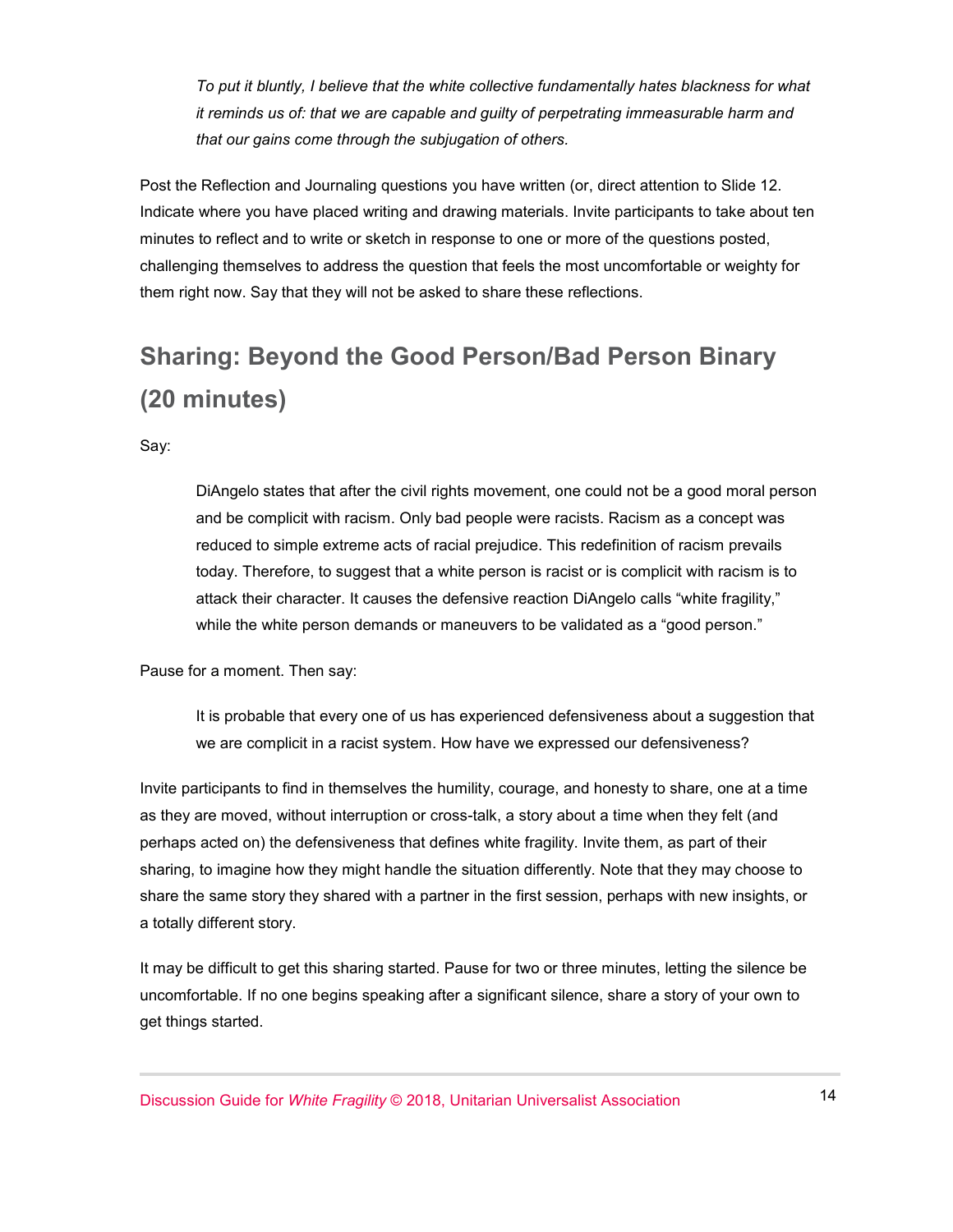#### **Discussion: White Women's Tears (25 minutes)**

Note that in the "White Women's Tears" chapter of the book, DiAngelo explains why white women's tears in cross-racial or multiracial settings are problematic. Share this quote from page 136:

*Whether intended or not, when a white woman cries over some aspect of racism, all the attention immediately goes to her, demanding time, energy, and attention from everyone in the room when they should be focused on ameliorating racism. While she is given attention, the people of color are yet again abandoned and or blamed… Antiracism strategist and facilitator Reagan Price paraphrases an analogy based on the work of critical race scholar Kimberlé Crenshaw. Price says, "Imagine first responders rushing to the scene of an accident rushing to comfort the person whose car struck a pedestrian, while the pedestrian lies bleeding on the street. In a particularly pernicious move of perverting the racial order, racism becomes about white distress, white suffering, and white victimization."*

DiAngelo goes on to quote a woman of color who was "in no mood for white women's tears" after yet another shooting of an unarmed black man. The woman said:

*It's infuriating because of its audacity of disrespect to our experience. You are crying because you are uncomfortable with your feelings when we are barely allowed to have any. You are ashamed or some such thing and cry, but we are not allowed to have any*  feelings because then we are being difficult. We are supposed to remain stoic and strong *because otherwise we become the angry and scary people of color. We are only allowed to have feelings for the sake of your entertainment, as in the presentation of our funerals. And even then, there are expectations of what is allowed for us to express. We are abused daily, beaten, raped, and killed but you are sad and that's what is important. That's why it is sooooo hard to take.*

Allow for a couple of minutes of silence to let the emotional weight of the quote sink in. Then lead a discussion, asking:

- Why do you think DiAngelo wrote this chapter?
- What did you learn from reading it?
- Have you witnessed white women crying or expressing other strong emotions when the conversation turns to race (perhaps yourself)? How did other white people in the room respond? How did people of color respond?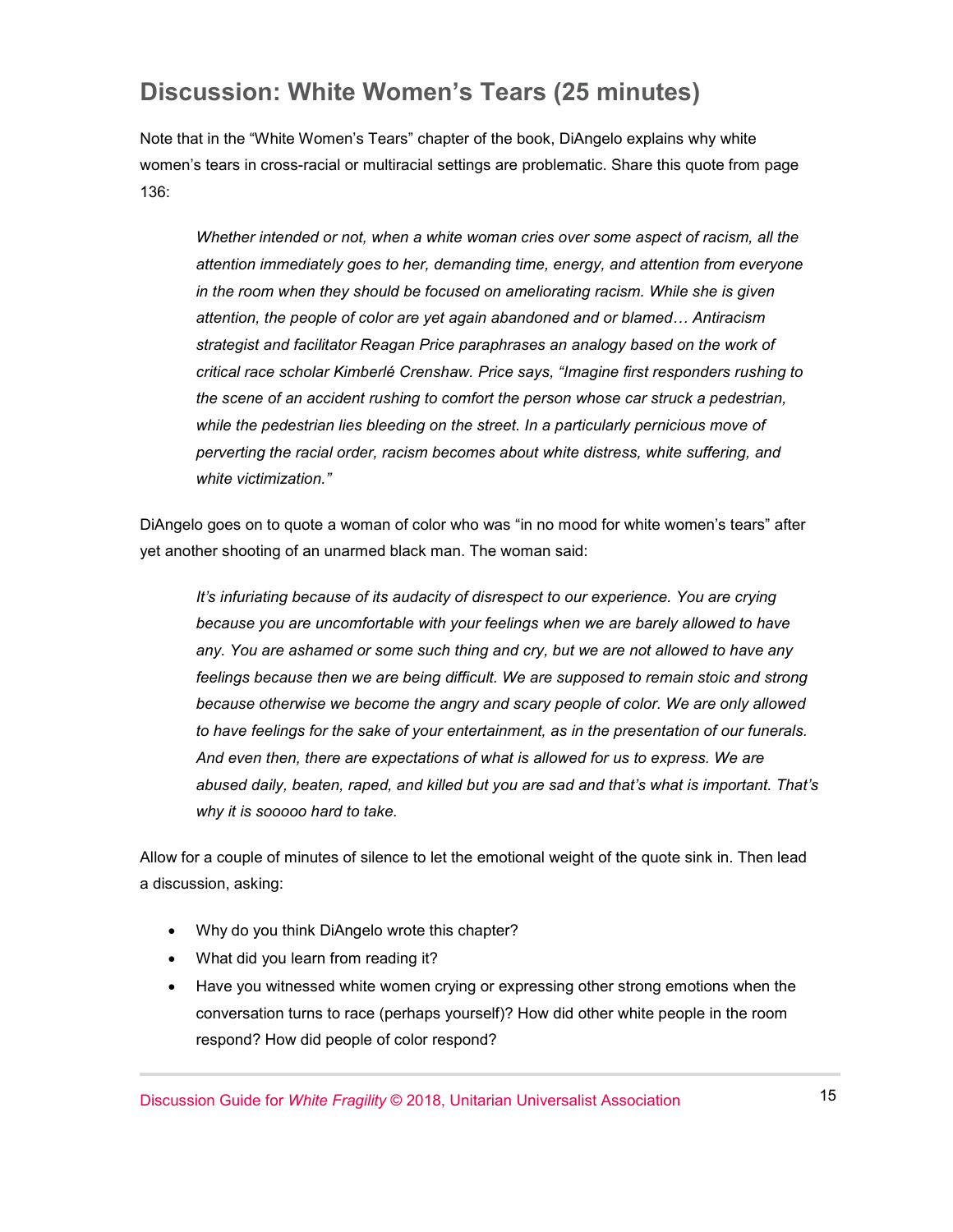• How does this new information or perspective change the way you understand interactions in cross-racial groups, especially when the topic turns to race, racism, or racially problematic behavior?

#### **Closing (5 minutes)**

Invite participants to continue to reflect in the days ahead on how race has shaped their life. Remind the group that this is the second of three meetings. Tell them that the third session will focus on DiAngelo's question in the Chapter 12 title, "Where Do We Go from Here?," considering how we might respond differently to our own white fragility and to that of other white people with whom we interact.

Share "Connecting," a poem by Tricia Knoll, who is white, published in *To Wake, to Rise* (Skinner House Books, 2017):

*I'm white space between black dots. I grew up catching tigers by the toe, School books came with unbroken backs.*

*No one ever called my people X. Families on TV looked like mine. I burn in the sun. I believed money could get me where I wanted to go.*

*I own the land I live on. I was never a melting anything fondue, chocolate, molten pot hot lava lamp or zombie brain.*

*A bubble surrounds me, shimmer-soap surprise I thought would never pop until it did.*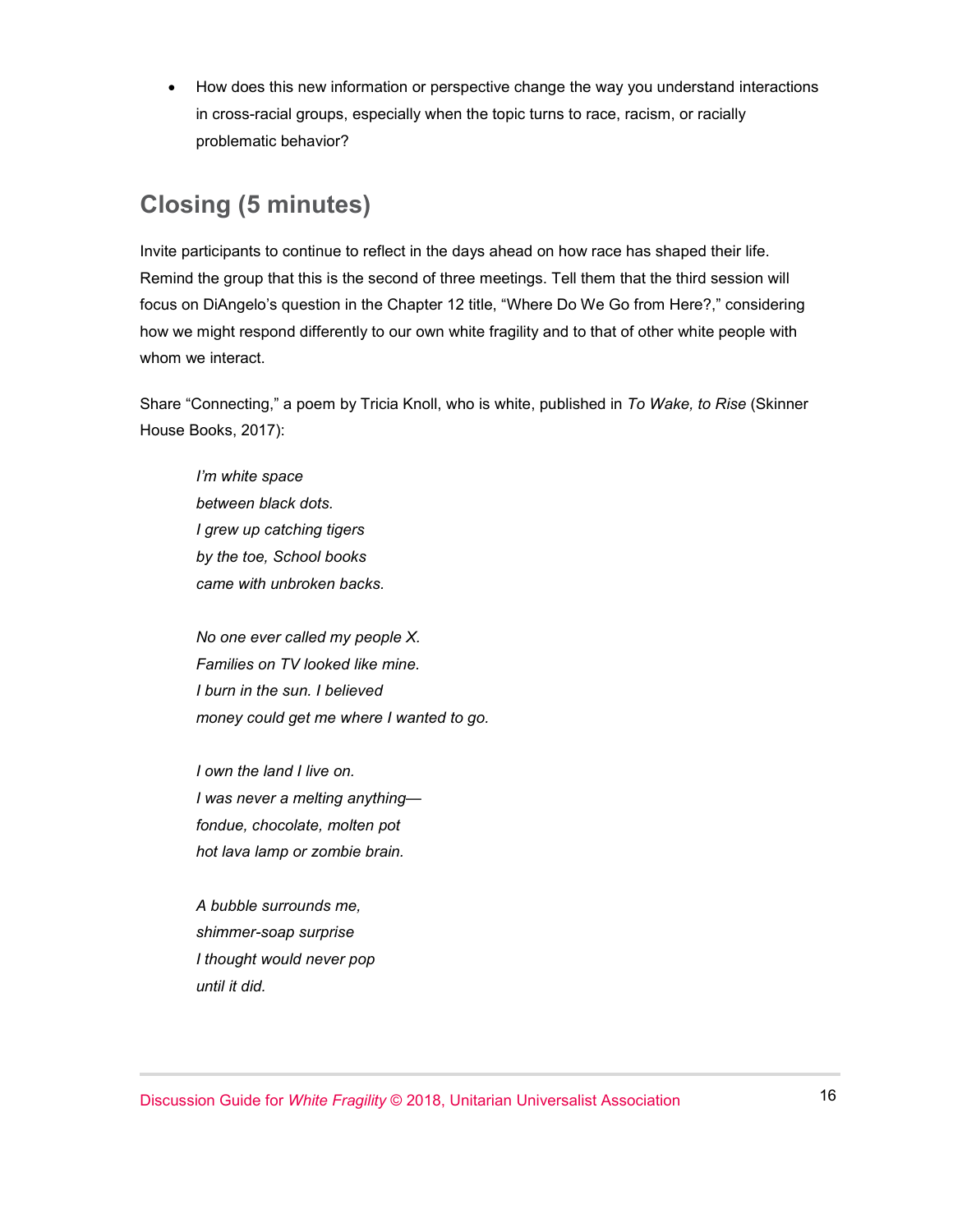Confirm the day, date, time, and place to reconvene for Session 3. Make sure to store the newsprint covenant (behavioral guidelines), or edit it on the slides, so you can post and quickly review it at the start of the next meeting.

Thank participants. Extinguish the chalice.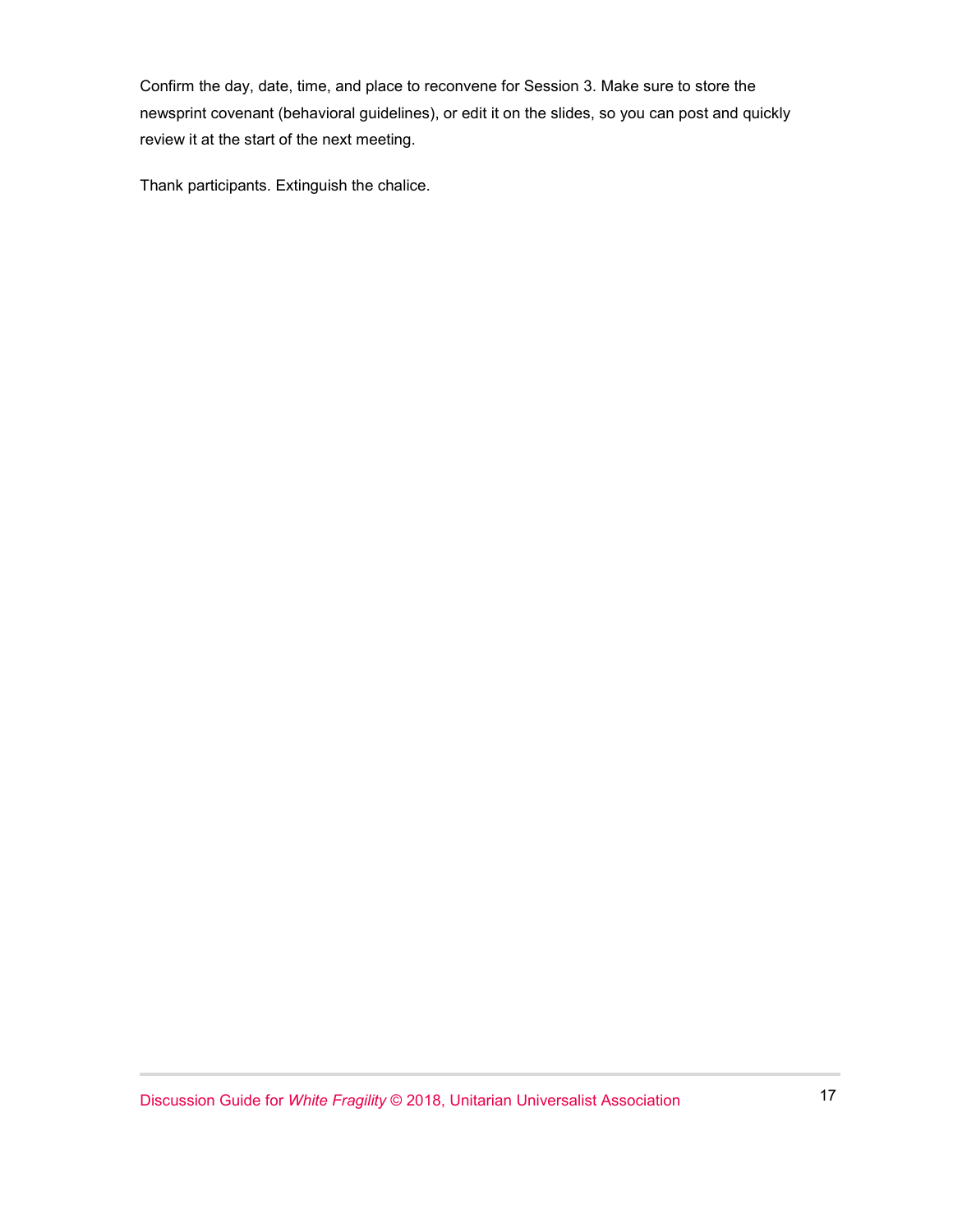## Session 3: Interrupting Racist Patterns

#### **Materials**

- Chalice or candle and lighter, or LED battery-operated candle
- Newsprint, markers, and tape
- Lined and unlined paper
- Pens, pencils, colored pencils and markers
- Covenant (behavioral guidelines) from Session 2
- A copy of *White Fragility*
- Timekeeper such as a watch, phone, or clock
- Optional: Computer with Internet access and a projector or large monitor
- Optional: Slides 14-17 [\(PowerPoint\)](https://www.uua.org/sites/live-new.uua.org/files/white_fragility_disc_guide_slides.pptx)

#### **Preparation**

- In advance, encourage participants to bring copies of *White Fragility* and personal journals or notebooks.
- Post the covenant (behavioral guidelines) from Session 2.
- Write on newsprint, and set aside, these questions for Reflection and Sharing: What Are You Missing?:
	- o Did you grow up in a racially segregated environment? Do you live in one now?
	- $\circ$  If you grew up in a racially diverse environment, how did it become racially diverse? Was it becoming more or less diverse over time? What messages were you given about the desirability of a racially diverse environment?
	- $\circ$  If you grew up in a racially segregated environment, how did it become segregated? What messages were you given about the desirability of a racially segregated environment? Were they overt or coded?
	- o Was the school you attended racially diverse or racially segregated? How did the school become racially diverse or racially segregated?
	- $\circ$  Did anyone ever tell you that you were missing something of value by living in a racially segregated environment? Did anyone ever tell you that there was value in living in a racially diverse environment?
	- $\circ$  If you lived in a racially segregated environment in your younger years, what were you missing?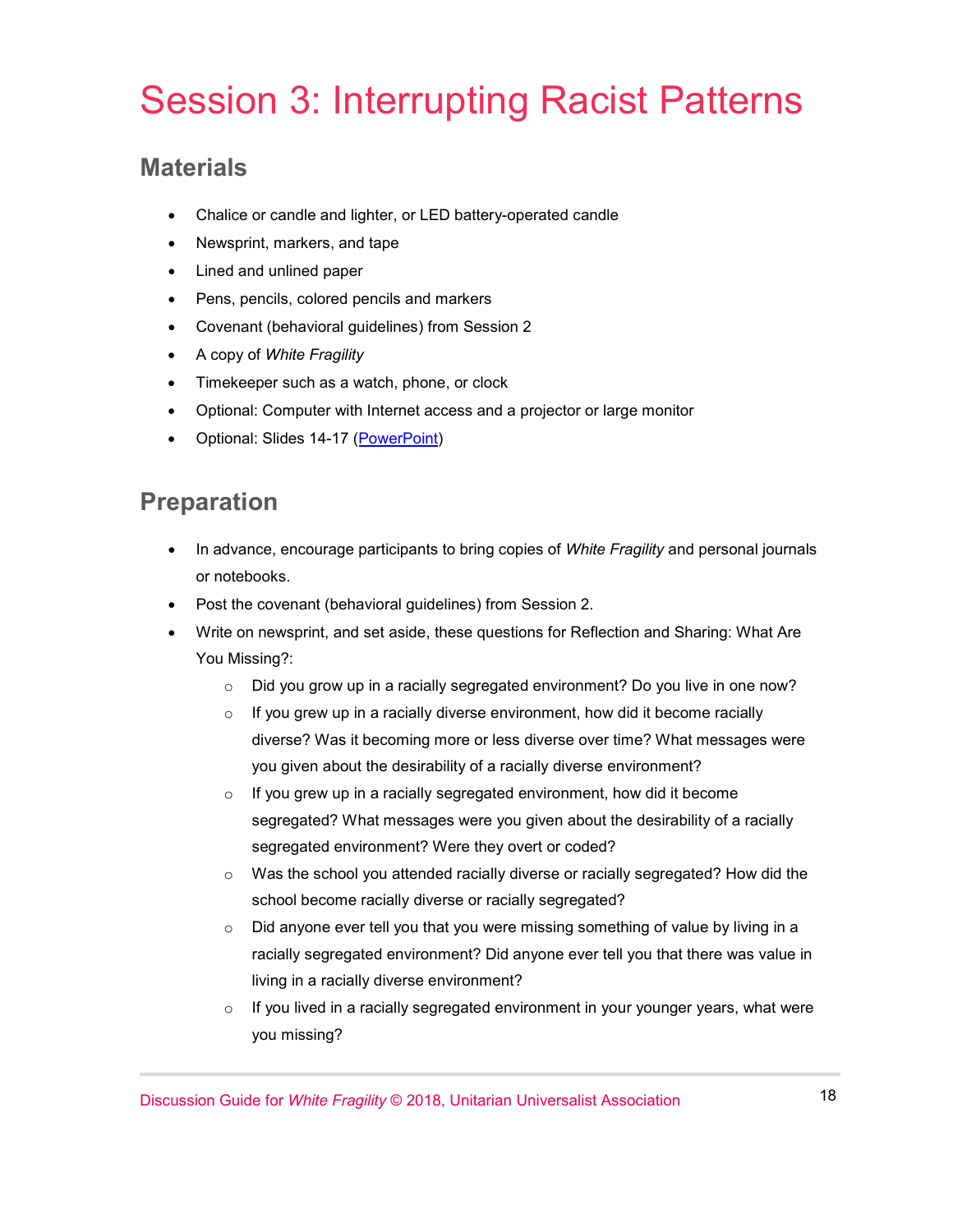- $\circ$  What are you missing now if you live in a racially segregated environment?
- o Have you engaged in conversation where it was assumed that a racially segregated environment was desirable? Have you, yourself, sent such messages?
- Write on newsprint, and set aside, the Paired Reflection process for Reflection and Sharing: What Are You Missing?:
	- o First person shares (2 minutes)
	- o Second person responds, stating what they heard and asking clarification questions (2 minutes)
	- o Second person shares (2 minutes)
	- $\circ$  First person responds, stating what they heard and asking clarification questions (2 minutes)
	- o Consider commonalities and differences in your experiences. Focus on "What were you missing?" and "What are you missing now?" (5 minutes)
- Find and bookmark information online about the proposed Unitarian Universalist 8th [Principle.](https://www.8thprincipleuu.org/)
- Set out the chalice and supplies for writing and drawing
- Optional: Find out more about writer [Michael Eric Dyson](http://michaelericdyson.com/) and prepare to share with participants.

#### **Chalice Lighting and Check-In (10 minutes)**

Share these words by Michael Eric Dyson, a black educator and writer, from the preface to *White Fragility*, page xi:

*White fragility is an idea whose time has come. It is an idea that registers the hurt feelings, shattered egos, fraught spirits, vexed bodies, and taxed emotions of white folks. In truth, their suffering comes from recognizing that they are white—that their whiteness has given them a big leg up in life while crushing others' dreams, that their whiteness is the clearest example of the identity politics they claim is harmful to the nation, and that their whiteness has shielded them from growing up as quickly as they might have done had they not so heavily leaned on it to make it through life.* 

Light the chalice. Invite participants to reintroduce themselves and, if they wish, to share what they have been thinking about since Session 2. Review the covenant (behavioral guidelines) from the last session.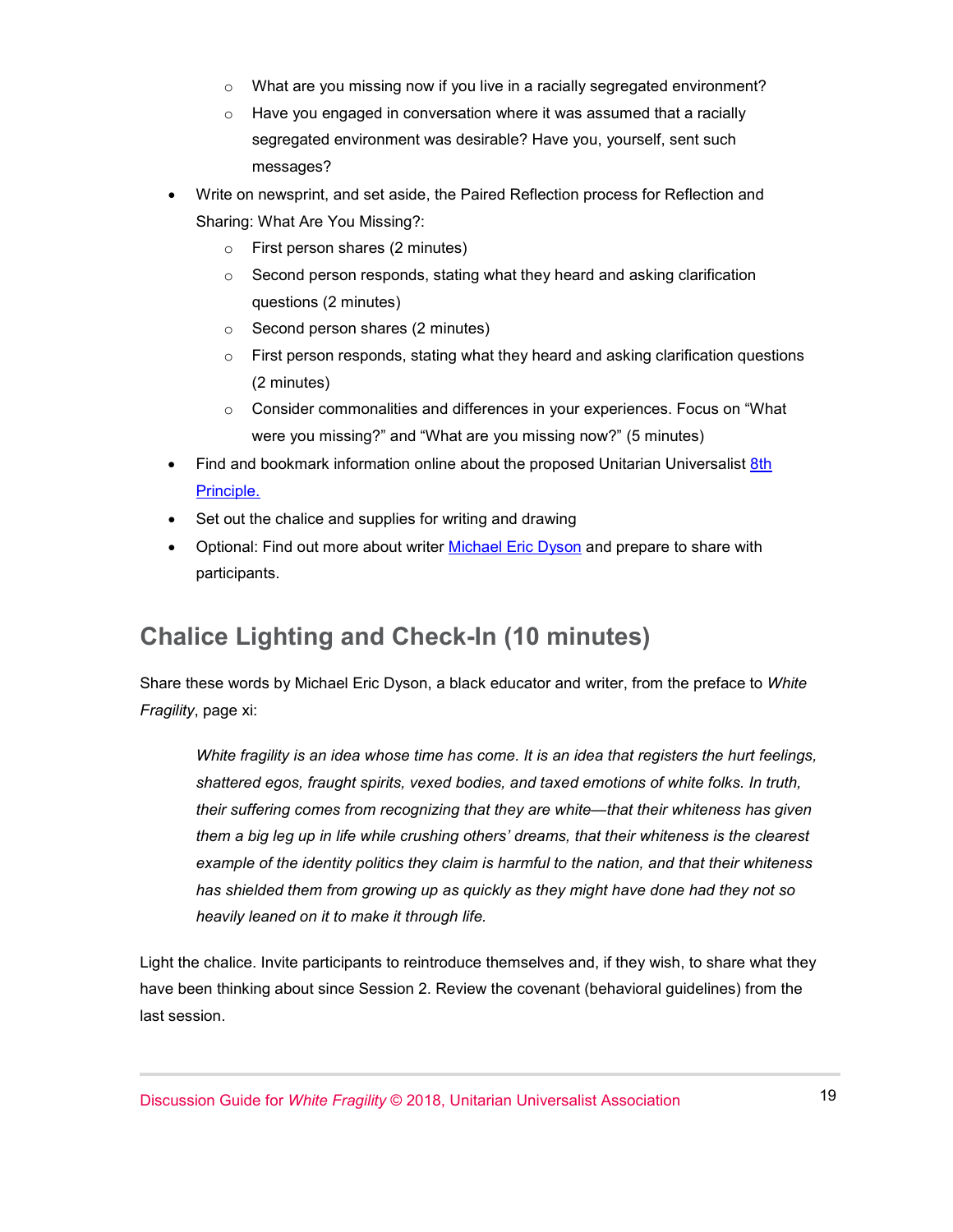Tell participants that today you will take up the question "Where do we go from here?" and begin to learn new ways to respond to white fragility, our own or that of other white people with whom we interact.

## **Reflection and Sharing: What Are You Missing? (35 minutes)**

Share this quote from *White Fragility*, page 37:

*Predominantly white neighborhoods are not outside of race—they are teeming with race. Every moment we spend in those environments reinforces powerful aspects of a white racial frame, including a limited worldview, a reliance on deeply problematic depictions of people of color, comfort in segregation with no sense that there might be value in knowing people of color, and internalized superiority. In turn, our capacity to engage constructively across racial lines becomes profoundly limited.* 

Then invite participants to use writing materials and/or their own journals to sketch a neighborhood from their childhood that they clearly remember. Invite them to identify the names and races of those in the neighborhood, to the best of their ability. Tell them that this is a sketch, not a finished piece, and that they will have three minutes. Then invite them to sketch their current neighborhood, identifying names and races of those who live there. Allow two minutes for this.

Then invite them to look at what they have sketched and take a breath. Ask them to consider in silence the question "How has whiteness been part of the places where you live?"

Then share this quote from page 67:

The most profound message of racial segregation may be that the absence of people of *color from our lives is no real loss. Not one person who loved me, guided me, or taught me ever conveyed that segregation deprived me of anything of value. I could live my entire life without a friend or loved one of color and not see that as a diminishment of my life…*

*Pause for a moment and consider the profundity of this message: we are taught that we lose nothing of value through racial segregation. Consider the message we send to our children—as well as to children of color—when we describe white segregation as good.*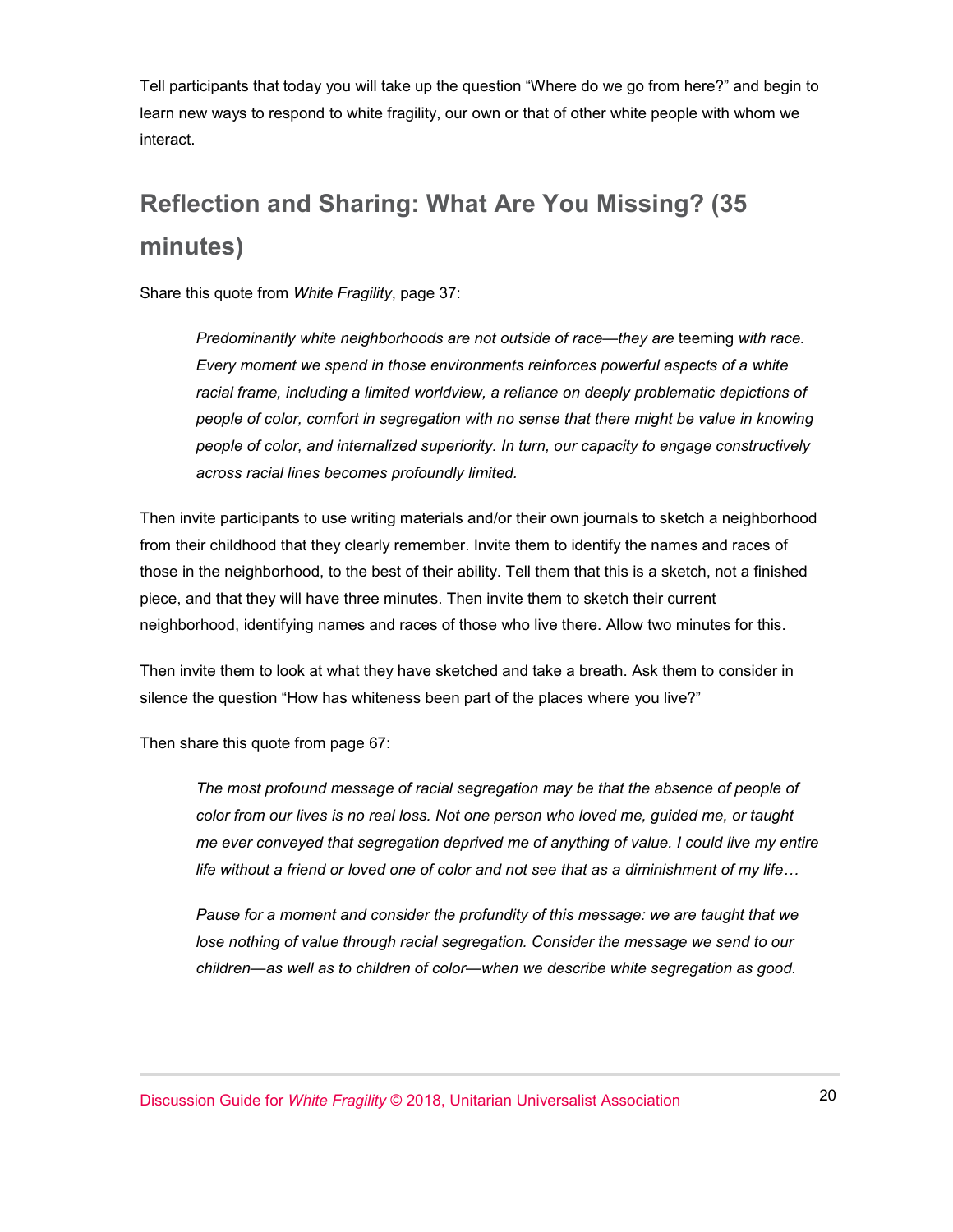Explain that we might describe white segregation as good not only in explicit words but through coded language about good schools and good neighborhoods.

Post the questions you have written on newsprint (Slides 15 and 16). Call attention to the paper and writing and drawing implements you have set out. Invite participants to consider the questions you have posted and write or draw in response. Allow about five minutes for personal reflection.

Then ask participants to form pairs to share their reflections with one another. Remind them of the agreement not to fix, save, advise, or correct each other. If there is an uneven number, pair with one of the participants yourself. Ask them to follow this format:

- 1. First person shares (2 minutes)
- 2. Second person responds, stating what they heard and asking clarification questions (2 minutes)
- 3. Second person shares (2 minutes)
- 4. First person responds, stating what they heard and asking clarification questions (2 minutes)
- 5. Consider commonalities and differences in your experiences, focusing on the questions "What were you missing? What are you missing now?" (5 minutes)

Help the pairs keep track of time for switching speakers.

Regather the group. Invite participants to share insights gained from their reflections and the paired sharing and ways they might want to move forward to fill in some of what they might have missed by being in racially segregated environments. Remind participants of the warning that DiAngelo gave that people of color should not be expected to teach white people about racism; information can be sought from books, websites, films, from other white people, like DiAngelo, and from people of color who *are* committed to teaching white people about racism on their own terms.

#### **Racist Patterns (15 minutes)**

Invite participants to turn to pages 119 and 120 of the book, looking at the list of "Feelings," "Behaviors," and "Claims." Then go around the circle one by one reading aloud the lists of feelings and behaviors that mark white fragility, the defensive behaviors white people exhibit when confronted with racial stress. Invite them to consider the story they told in Session 2 or another incident that has arisen or that has come to mind. Then go around the room one by one reading aloud the "claims" that white people sometimes make to justify these feelings and behaviors. Ask, "When have you made such claims?" Pause for a few moments of reflection and then invite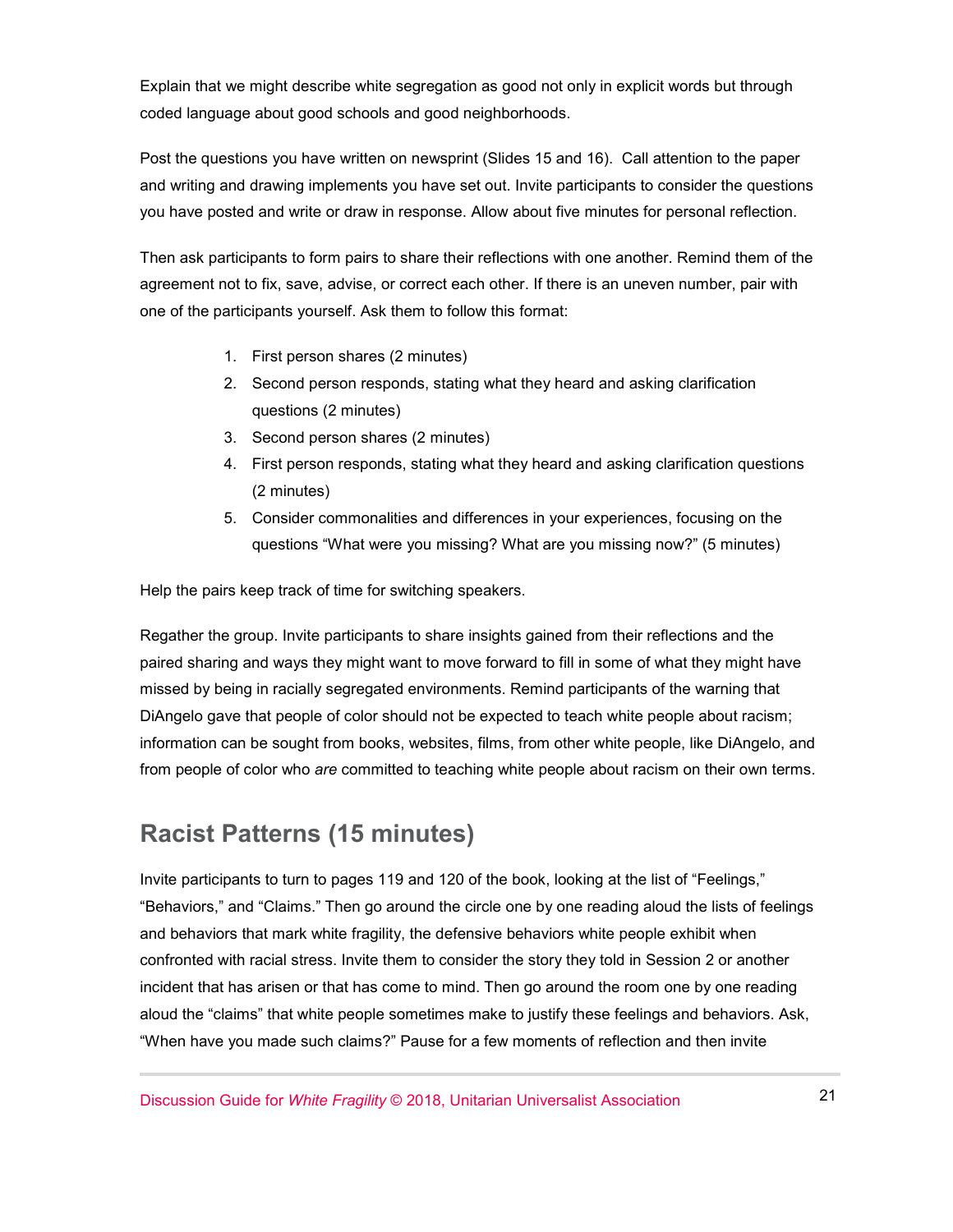responses, saying that it is OK for participants to share out loud or to keep their reflections to themselves.

Close the activity by sharing this quote from page 129:

*Regardless of whether a parent told you that everyone was equal, or the poster in the hall of your white suburban school proclaimed the value of diversity, or you have traveled abroad, or you have people of color in your workplace or family, the ubiquitous socializing power of white supremacy cannot be avoided. The messages circulate 24-7 and have little or nothing to do with intention, awareness, or agreement. Entering the conversation with this understanding is freeing because it allows us to focus on* how—*rather than* if—*our racism is manifest. When we move beyond the good/bad binary, we can become eager to identify our racist patterns because interrupting those patterns becomes more important than managing how we think we look to others.*

## **Discussion: Responding to Feedback about Racist Behaviors and Actions (20 minutes)**

Say, "Robin DiAngelo offers specific steps for responding to feedback received when one has done or said something racist or racially problematic." Invite participants to silently reread the story she tells on pages 139-140, allowing about five minutes.

Discuss the feelings, behaviors, or claims DiAngelo exhibited from the white fragility lists participants just shared. Then discuss how DiAngelo handled the feedback. Ask, "What can we learn from this scenario?"

Then invite participants, once again, to recall from Session 1 how Unitarian Universalist faith calls them to personal and communal work to dismantle white supremacy. Invite one or more participants to share a real-life situation that they observed or participated in, where feedback about racism or a microaggression was not well received by a white person. If no one shares after a couple of minutes of silence, share an example of your own. Together as a group, discuss ways of handling the situation that might have interrupted racist patterns. If the group is willing, try roleplaying the scenario. Explain that the work the group is doing right now is building what DiAngelo calls "racial stamina," which works against the impulse to engage in defensive or fragile responses.